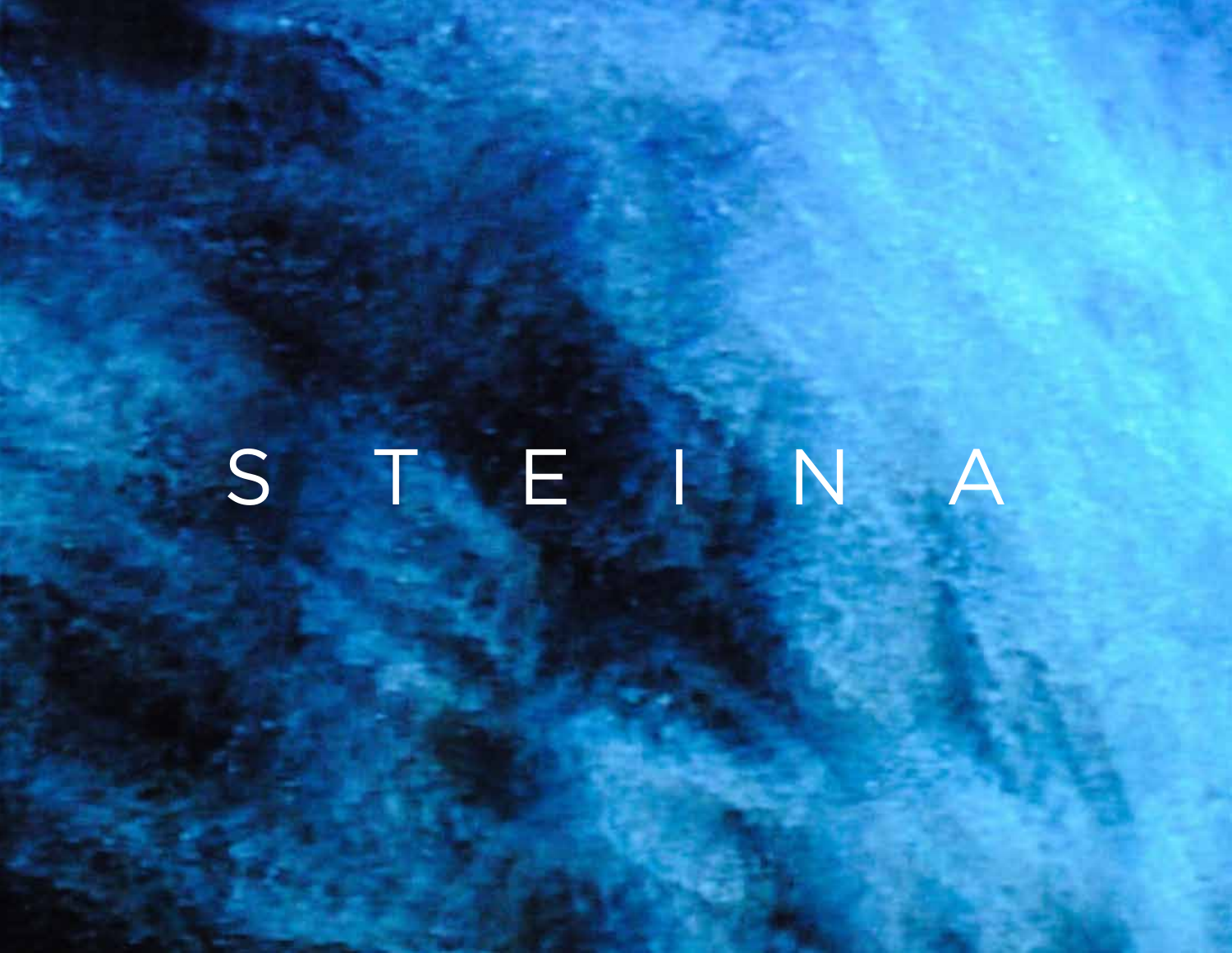# S T E I N A : IN V O L V I N G P E O P L E I N T O T H I S M A G I C

Burchfield Penney Art Center At Buffalo State College June 10, 2011 — September 25, 2011





Presented by Cannon Design with support from the National Endowment for the Arts, James Carey Evans Endowment and the Institute of Electronic Arts, Alfred University.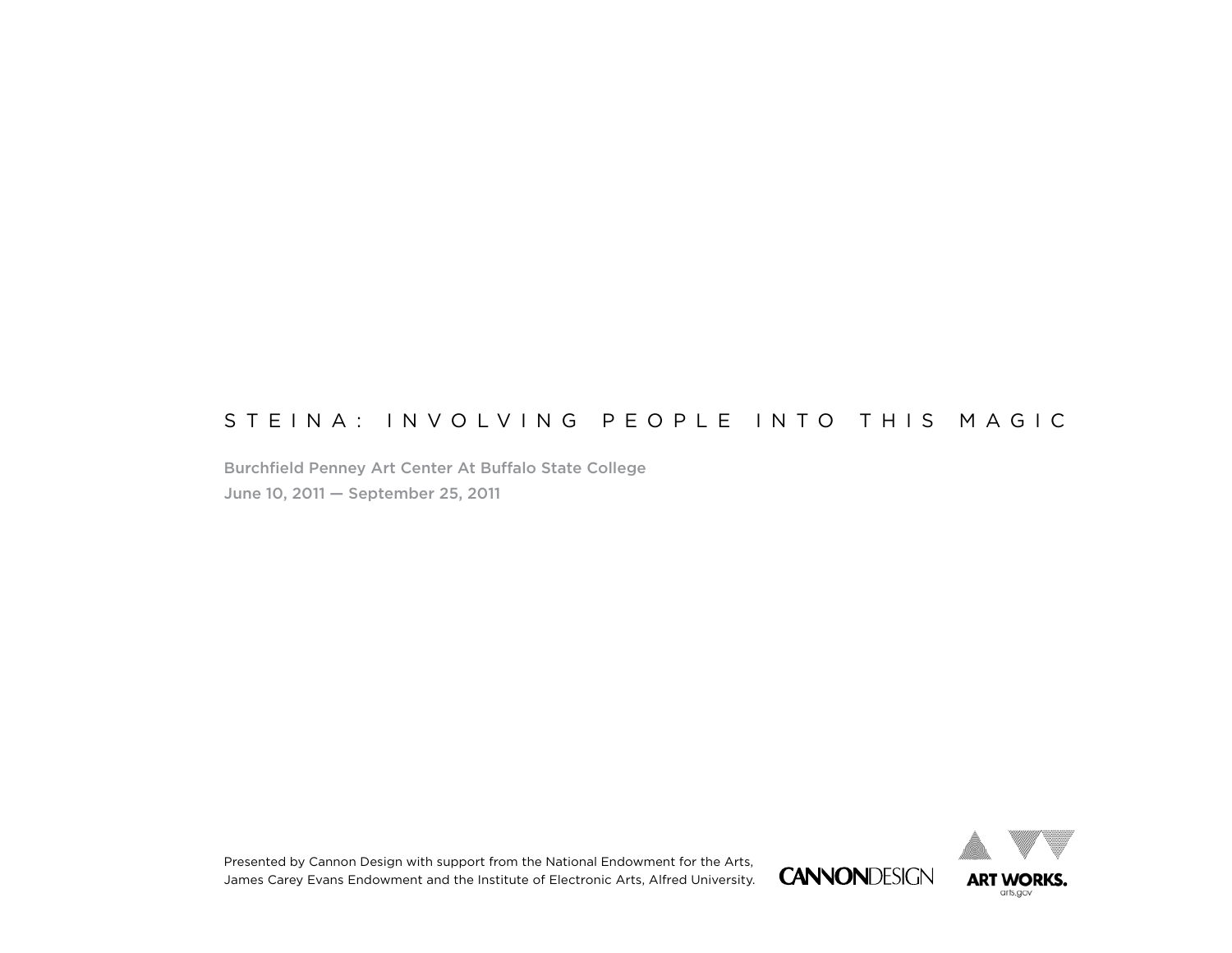# A c kn o w l ed g ements

The Burchfield Penney Art Center is proud to present this exhibition and subsequent programs in recognition of the significant contribution Steina has made to the cultural and intellectual life in Western New York. On behalf of the Board of Trustees and staff of the Burchfield Penney, I would like to express my most sincere gratitude to the organizations and individuals who contributed to the production and presentation of this exhibition. It is with great pride that we recognize our lead sponsor Cannon Design Inc. Their vision and commitment to the artistic community is most commendable, and we look forward to continued partnerships in our shared desire to enrich the quality of life in Western New York. In the same manner, we also thank the National Endowment for the Arts for their support of programming activities and publication. Special thanks to Peer Bode and Andrew Deutsch from the Institute of Electronic Arts at Alfred University for their collaborative spirit. Their willingness to share their knowledge and assistance in the planning and preparation of this undertaking was invaluable. We were most fortunate to have several individuals who have embraced Steina's work for years, and contributed essays and interviews for our web site and publication. For these efforts we are indebted to writers John Minkowsky, Chris Hill, and Gerald O'Grady. Our appreciation extends to the many artists who, recognizing the significance of this venture, worked tirelessly on our behalf throughout the course of this endeavor. These artists include Brian Milbrand, Tom Kostuziak, Allan Powell, Brad Wales, The Carrier Band and the Reactionary Ensemble. Special thanks to Buffalo State College, most notably Dr. Stanley Kardonsky for his encouragement and support as we moved through, at times, a most tenuous process. Also, thanks to Kris Kaufman from Buffalo State College for all his assistance in helping us to establish a comfortable environment. Finally, and most personally I would like to thank the entire staff of the Burchfield Penney Art Center whose commitment to excellence is both humbling and inspiring. It is a great honor to be associated with this most admirable community.

> Don Metz, Associate Director Burchfield Penney Art Center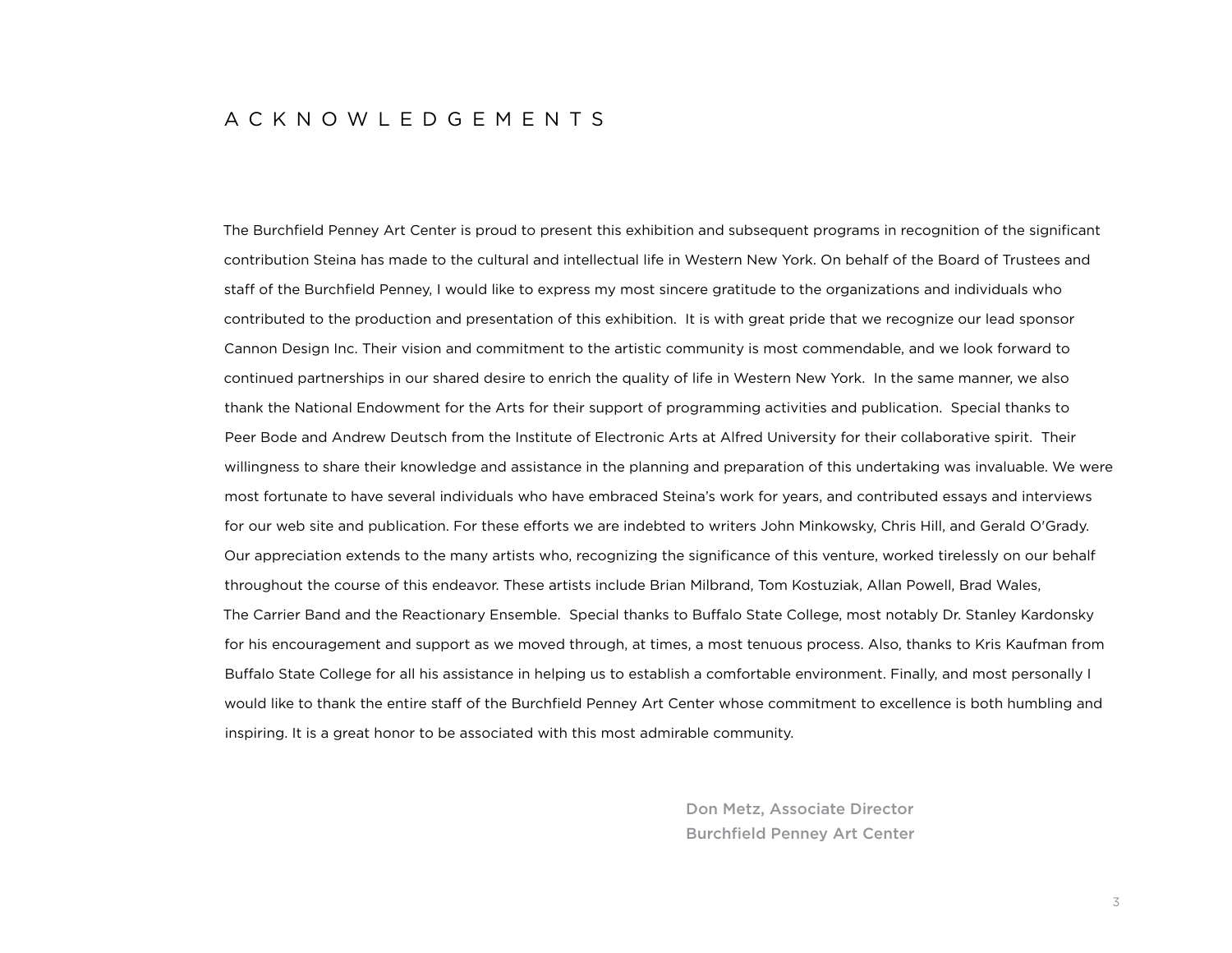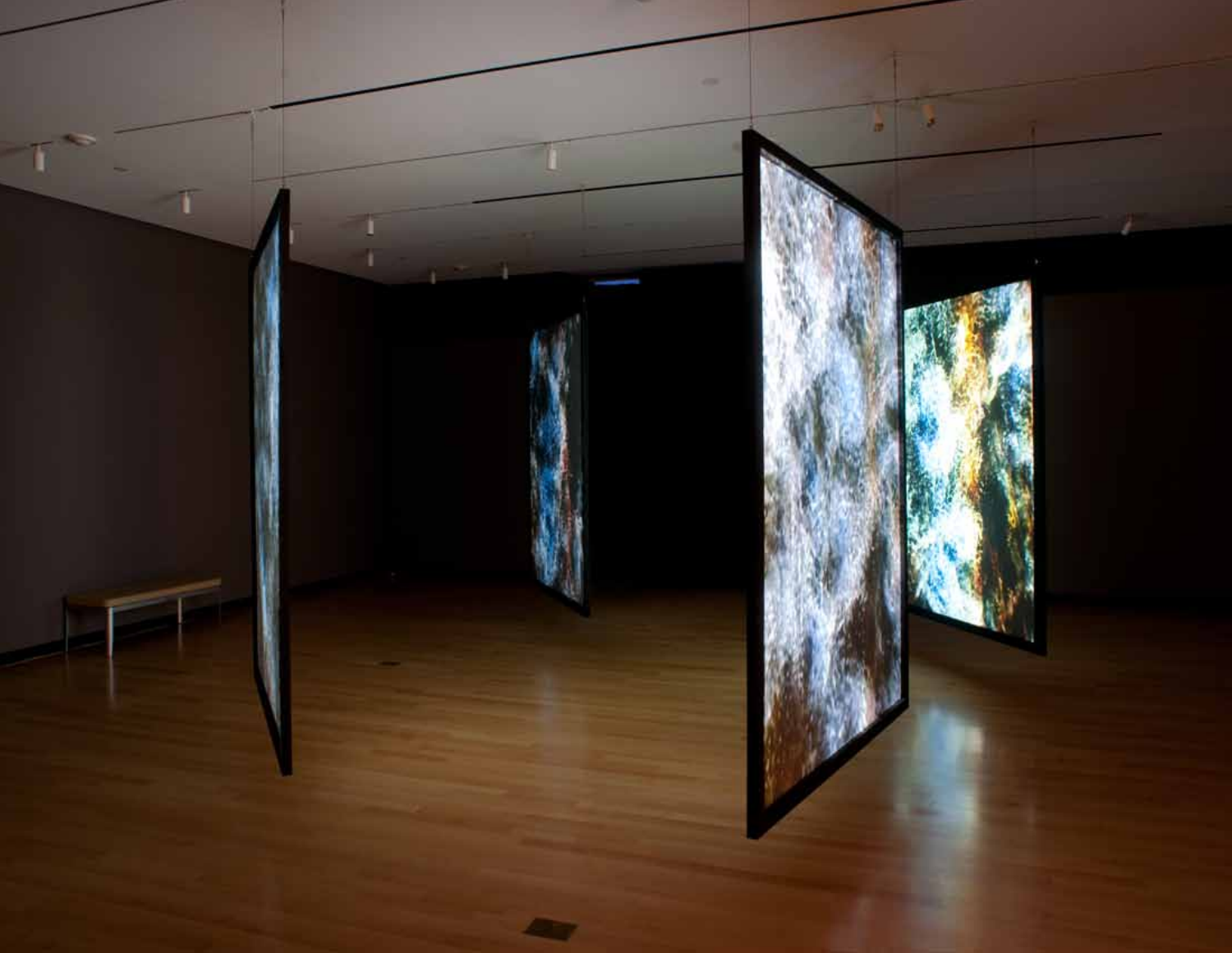# I N V O L V I N G P E O P L E I N T O T H I S M A G I C

By Don Metz Buffalo, New York — 2011

Steina's love affair with art began as a young girl growing up in Reykjavik, Iceland. She began playing violin and attended every concert, play, opera and gallery she could. In 1959 she received a scholarship from the Czechoslovak Ministry of Culture to attend the State Music Conservatory in Prague. While studying in Prague, she met Woody Vasulka and the couple married in 1964. In 1965 they moved to New York City where Steina worked as a freelance musician and Woody worked as filmmaker. Through his film contacts, Woody came across video in 1969. Of that discovery Steina states: *Both our lives where changed forever. Woody introduced me to his new discovery – what a rush! It was like falling in love; I never looked back. As soon as I had a video camera in my hand – as soon as I had that majestic flow of time in my control – I knew I had my medium.* 

For the Vasulkas, in the early days of video, everything was an installation or an environment. Their environments consisted of involving "live camera or live switching of tapes." They used multiple screens that were typically stacks of monitors and several tape players and they created machines to let cameras find images that humans could not. With the development of video projectors and computer imagery, these environments expanded the exploration of transforming image and sound to larger more diverse settings. In addition, it gave artists additional screening surfaces on which to present their work. Moving from monitors, to film screens, to translucent surfaces, to walls of various skins. In many ways, this exhibition deals with assorted mediated surfaces, that examines a variety of viewing opportunities while experiencing video installations. Surfaces consisting of black and white video monitors, color video monitors, and high definition video projections that can be projected on wall surfaces, video projection screens, and transparent video screens.

Steina's work is a magical aural and optical journey, carefully formulated through the use of counterpoint between sound and image that uses surveillance, engineering, and physics to capture and present compositions of extreme complexity into environments of compelling beauty.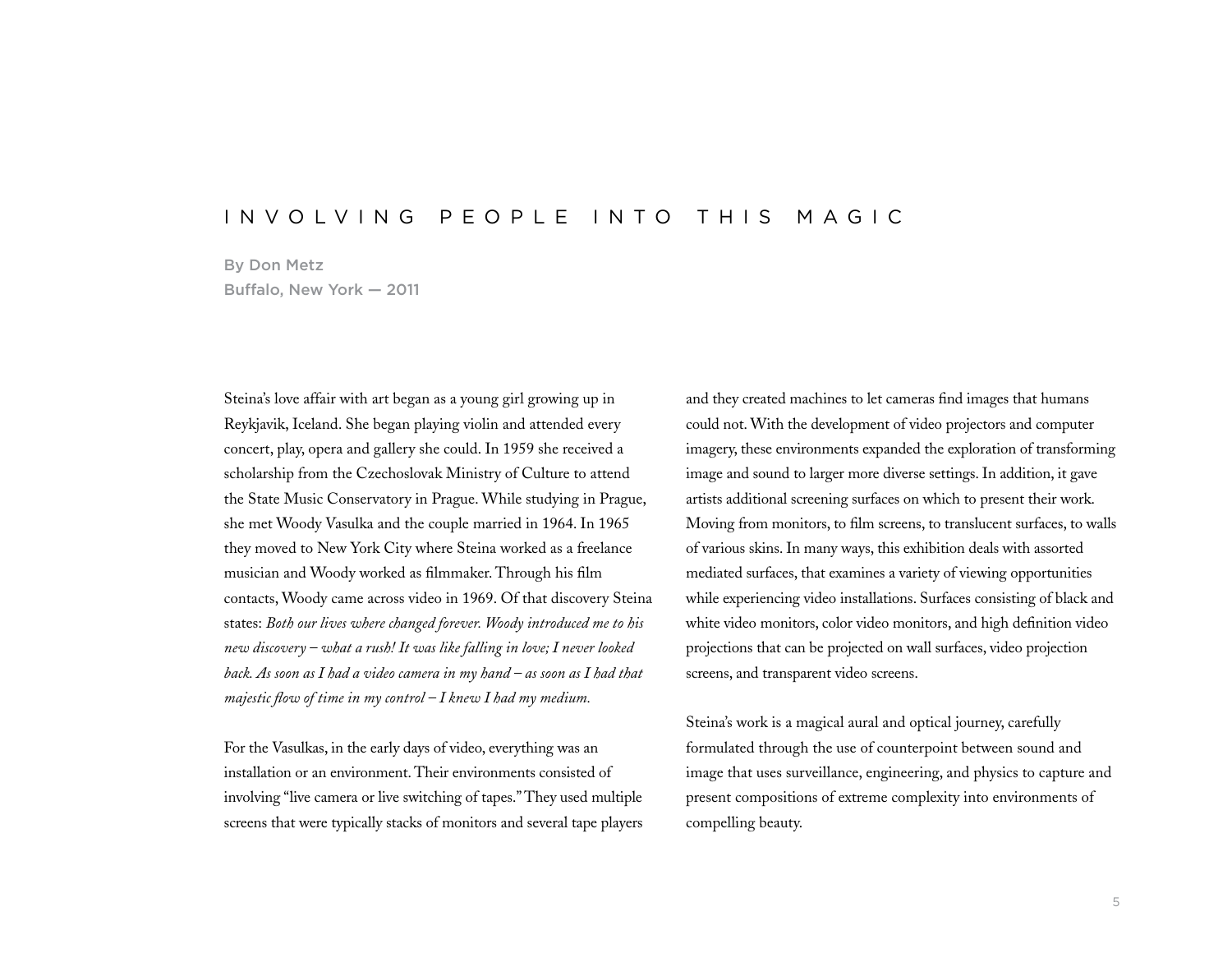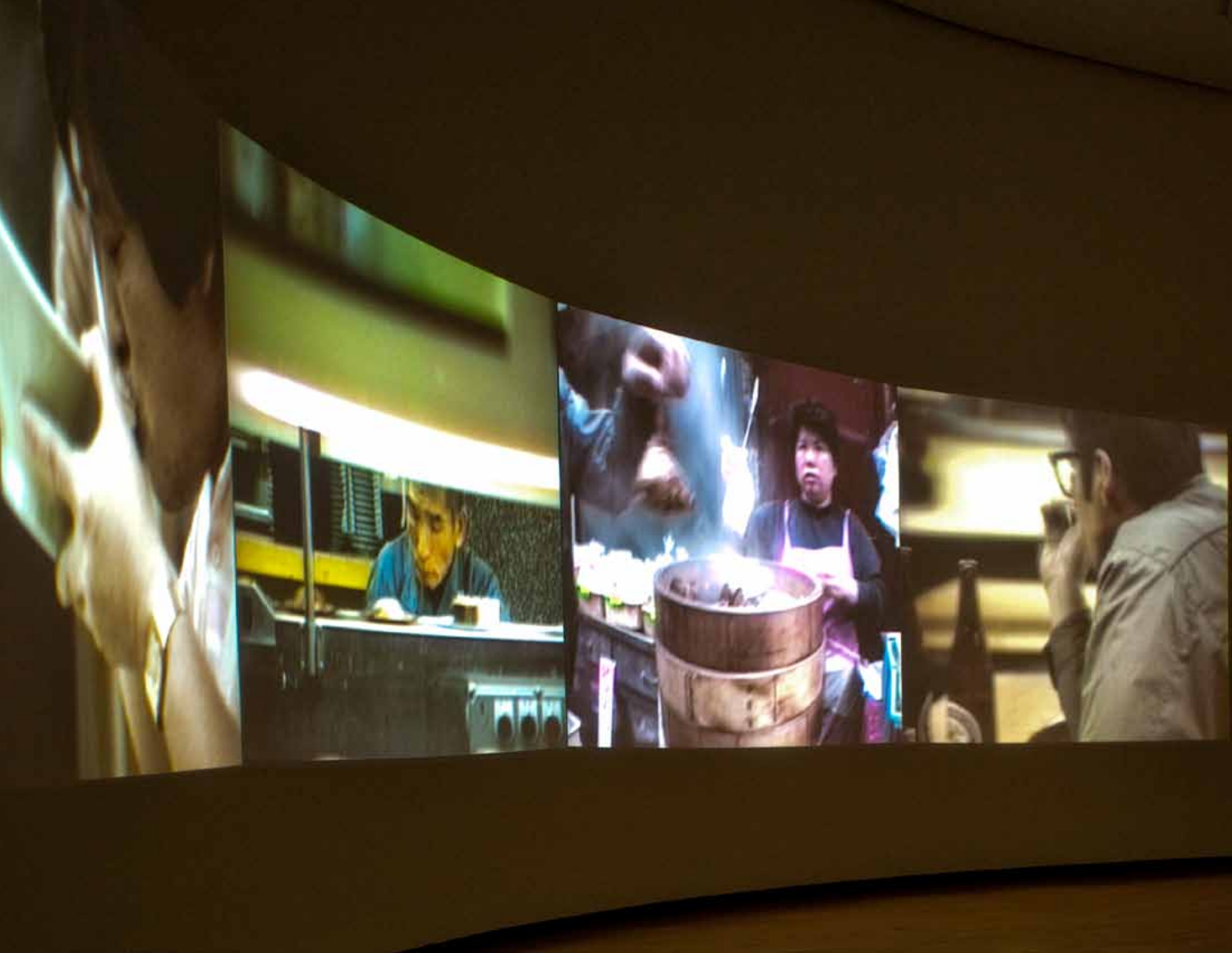# S T E I N A : A B R I E F O V E R V I E W

By John Minkowsky Cambridge, Massachusetts — 2011

Throughout most of her solo career, Steina has used a combination of electronic techniques and optical tools of her own devising to transfigure camera images of the external world. The larger number of these images have been of nature—rushing water, arid and rocky terrain, fire, and arboreal scenes, as in *Flux*, *Selected Treecuts*, *Mynd*, *Borealis* and *Lava and Mos*s—but not to the total exclusion of artisanal processes and industrial products, of the cityscapes of Minneapolis and Tokyo, or of her in-studio experiments and their documentation. Her single-channel tape and multi-channel installation work is formidable in its scope and variety, and all of it stamped with a distinctive style.

Steina's earliest work in video was done between 1969 and 1974 in close collaboration with her husband, Woody Vasulka. Their artistic partnership was an exploration of the primal power of the electronic signal to create and transform image and sound, in the process of which they developed a number of new video instruments and techniques. Taking that experience and combining it with other

interests, Steina broadened the scope of her work, especially in the employment of the video camera as a fundamental means of image gathering. She would henceforth be known solely by her forename.

In 1978, Steina exhibited an environment of five freestanding installations collectively entitled "Machine Vision" as part of the VASULKA/STEINA/MACHINE VISIO/WOODY/ DESCRIPTIONS show at the Albright-Knox Art Gallery. These largely static-camera pieces, with various mobile devices on which the lenses are focused, have been descriptively referred to as: "Tilt," which makes use of a motorized pivoting mirror to scan the space vertically; "Pan," a complementary treatment of horizontal surveillance by way of another moving mirror; "Rotation" and "Double Rotation," which employ, respectively, a prism and a mirror to visualize the space through complete turnabouts along either one axis or two; and "Allvision," in which a revolving armature with a camera affixed at each end focusing on a mirrored sphere in the center presents a 360° view of the entire space in which it is installed.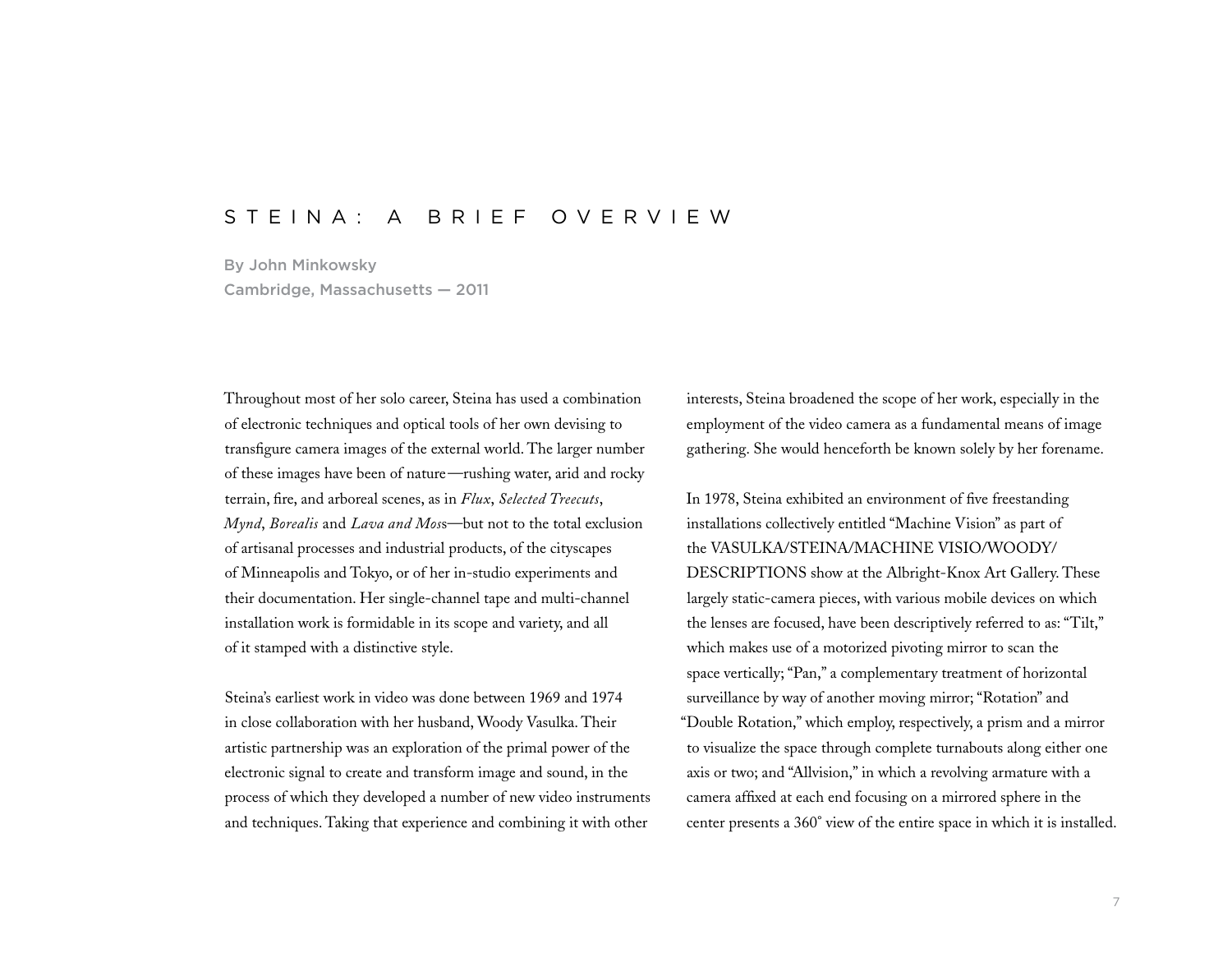The Burchfield Penney show includes two more recent "Machine Vision" pieces: "Zoom," with an automated lens repeatedly moving from wide angle to close up and back; and "Bird's Eye," wherein the camera gazes at an overhead hemispheric mirror to display a view of the entire ensemble of installations from above. All of these instruments perform independently of manual intervention and are examples of what Steina herself considers her "rebellion against the hegemony of the human point of view." That the "Machine Vision" works, with their specialized electro-opto-mechanical apparatuses, are still exhibited more than three decades after their inception, with no diminution of power to engage, is a testament to their significance. Moreover, many of the techniques have become part of Steina's vocabulary, and the mechanisms employed have been incorporated into other pieces, such as *Urban Episodes*, *Summer Salt* and *Ptolemy.* 

Steina's musical training as a classical violinist informs all of her work with a masterful sense of rhythm, counterpoint and pacing, along with a continuing interest in the way sound can trigger changes in the image, and vice versa. This last has led her to collaborations with artists of extended vocal techniques, Joan La Barbara: *Vocaquad* (1990) and *Voice Windows* (1987) and Trevor Wishart: *Trevor* (2000), and the media artist and composer/performer Tony Conrad (*Music in the Afternoon* (2002). She is well known for her *Violin Power* (1978 – present), both a tape and an ongoing series of performances, in which the interaction of the bow and the strings modifies her live and pre-recorded representation.

Steina is a performer in non-musical contexts as well. *Orbital Obsessions* (1977) exhaustively explores the ways the artist can integrate her presence with a camera on a rotating platform. In "Somersault," the centerpiece of her engaging quintet of episodes, *Summer Salt* (1982), her movements about and with a camera, bearing a hemispheric mirrored lens attachment, creates a fisheye-like distortion of her own image, the result akin to a playful, eccentric dance in a funhouse. (Later, she would create the analogous, but electronically induced, sequence of physical contortions in the videotape *Warp* (1994). She would also develop, in a similar vein, the audience-interactive projection installation, *Bent Scans* (2002), in which live cameras capture and transform the viewer's image; a new and particularly elegant version of this work is included in the Burchfield Penney show.) In a brief companion document, *The Making of Somersault* (1982), Steina demystifies the means of her achievement, as she had also done for the elaborate techno-optical instrument used in the production of *Urban Episodes* (1980) and for the Vasulka Digital Image Articulator in *Cantaloup* (1980).

It is a rare occasion, such as the Burchfield Penney Art Center now provides, that one can actually contemplate more than one or two of Steina's installation pieces atany given time, and the current exhibition should be a cause for celebration. (No complete retrospective of her work, to my knowledge, has yet to be attempted.)

Since "Machine Vision," Steina's series of synchronized multichannel large-scale works have been as visually arresting as they are formally rigorous and complex, employing a wide range of analog and digital effects and presentational modes. A few, like *The West* (1983), a two-video/four-audio channel piece that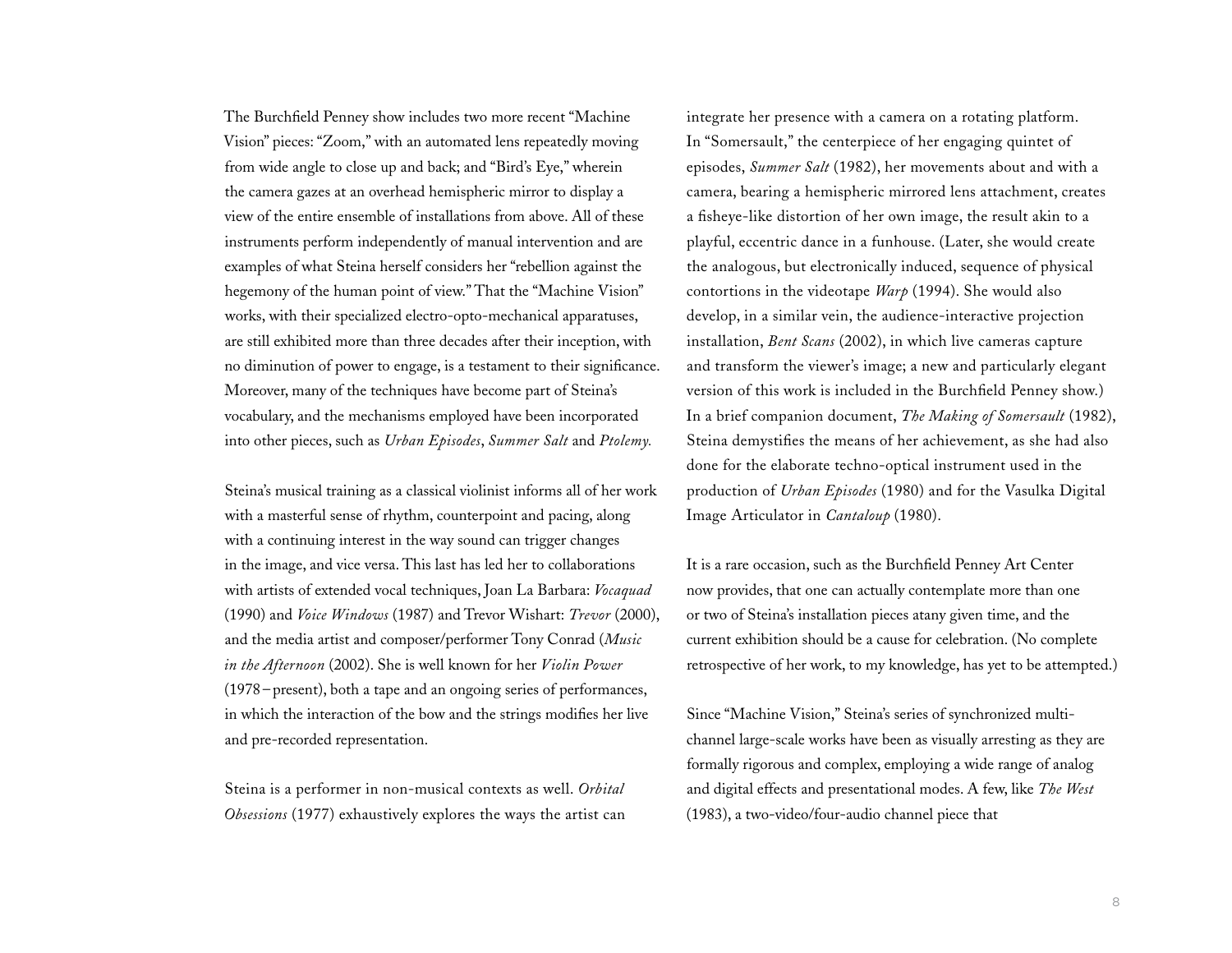takes as image source the landscape of New Mexico – from vestiges of earlier civilizations to the VLA (Very Large Array) radio telescope towers – are designed for multi-monitor matrix displays. In *The West*, the addition of subdued electronic color, which heightens and makes otherworldly the sublime beauty of the desert prospect, along with the employment of the mirrored sphere to alter the accustomed perspectival vantage and the use of horizontal panning to introduce the sensation of the image's fluent lateral glide from one monitor to the next, are all in play upon the phenomenal world. As regards the varieties of display, *The West* has been shown, as examples, as a large ring of TVs encircling the viewer; as numerous sets arrayed in a graceful two-layered horizontal arc; and as a 21 monitor, six-tiered pyramid.

*Tokyo Four* (1991), a four-video/four-audio channel projection work is in many ways the culmination of Steina's six month residency in Tokyo in 1988 made possible by a U.S./Japan Friendship Committee grant. During that time she recorded images that later resulted in two videotapes, *In the Land of the Elevator Girls* (1990) and *A So Desu Ka* (1994), works that offer a rapid scan of various traditional and contemporary rituals; nature, sculpture and architecture within the metropolis; further details of a bustling city with its workers, shoppers, markets and the like; and the performance of an experimental dance ensemble. The two tapes are very different in form and effect, making use of rapid zooming and cutting, chromakey, synthetic color, flip-flop switching, the division of the screen into quadrants to explore time delay as a kind of visual counterpoint, and other means. Much of the material used in these tapes made its way into *Tokyo Four*, combined with additional

footage shot at the same time, to create a tour de force of complex polyrhythmic structuring that Gene Youngblood has called "the audio-visual equivalent of a string quartet." It is panoramic and many-sectioned, with each segment defined by a particular visual motif, be it the arrangement of a Zen garden, the preparation and consumption of meals in a restaurant, aisles of colorful flowershaped pinwheels, the aforementioned elevator girls – a now-defunct modern ritual − or the avant-garde dancers. In each of these instances, Steina plays – in the best sense – with the interrelationship of the materials seen on the large displays, and in the process, creates a more inclusive portrait of the activities and environs of the teeming city.

*Pyroglyphs* (1995), a three-video/three-audio channel projection installation, observes the metalsmith Tom Joyce as he works shaping his materials by means of fire. His procedures are meticulously documented by Steina, who at times makes use of slow motion to further emphasize not only the precision of the craft but also the flames, water, ash and smoke that accompany such activity. Regarding the attendant audio, as described in the catalogue for her 2008 exhibition at SITE SantaFe, "Steina processed the sounds of blowtorches, flames, and hammering metal through a digital device that allowed her to 'move' the sounds into unlikely rhythms." These strategic means permitted the creation of an audio score that is as potent as its visual counterpart, and her invocation of the four basic elements makes this, perhaps, her most physically affecting installation.

*Mynd* (2000) is a splendid six-channel video/audio projection which depicts the artist's homeland subtly altered through sophisticated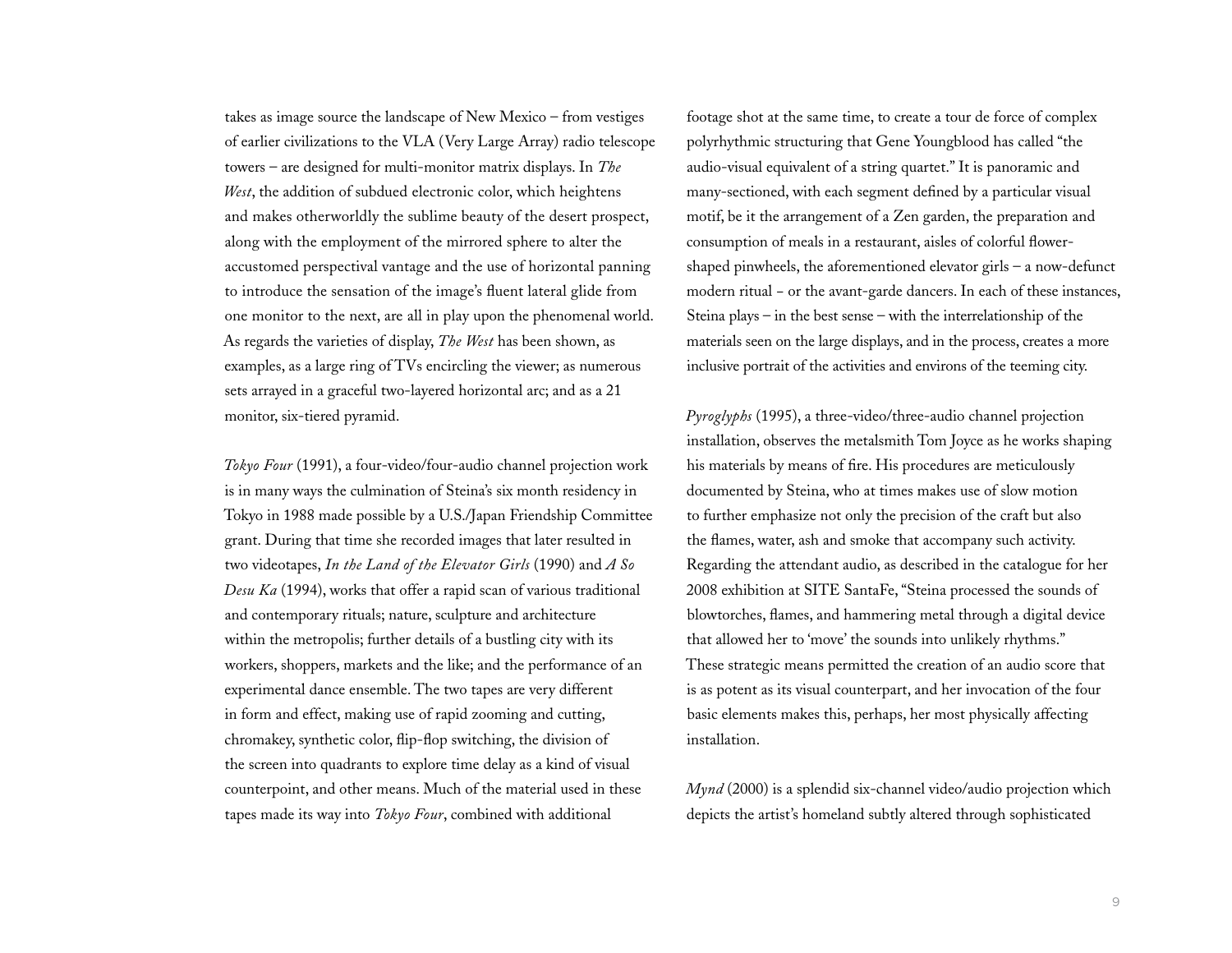techniques. "Mynd" is Icelandic for image, picture, illustration or photograph; in the cognate language, Old English, it suggested memory. There are four distinct sections to the overall work, each defined by a different aspect of this natural environment (including the sea and pastures with horses), and the images in each section, transformed with consummate care via digital effects, are closely interrelated, varying in rhythm, direction, and other features. At times, their delicate rendering is almost painterly, with droplets of water in slow motion suggestive of finely executed brushstrokes. In the past, the six projection screens have been set contiguously along a single wall, or alternately placed in various arrangements throughout the given space.

*Borealis* (1993), a two-video/four-audio channel projected piece comprised of scenes of rushing water, similarly reconfigures its exhibition space by the distinctive placement of its video screens so that the viewer can move freely among them, creating his or her own sensory experience of surge and flux.

As water has been one of the most common visual motifs in her oeuvre, and as the waveform of the video signal was the material of her earliest electronic explorations, so, too, Steina's approach has been fluid when it comes to exhibiting her installations, an aspect that distinguishes her from nearly all other video artists. While their basic image content remains constant, each new realization of these pieces becomes an opportunity to engage in a different relationship to and sense of participation in the image flow.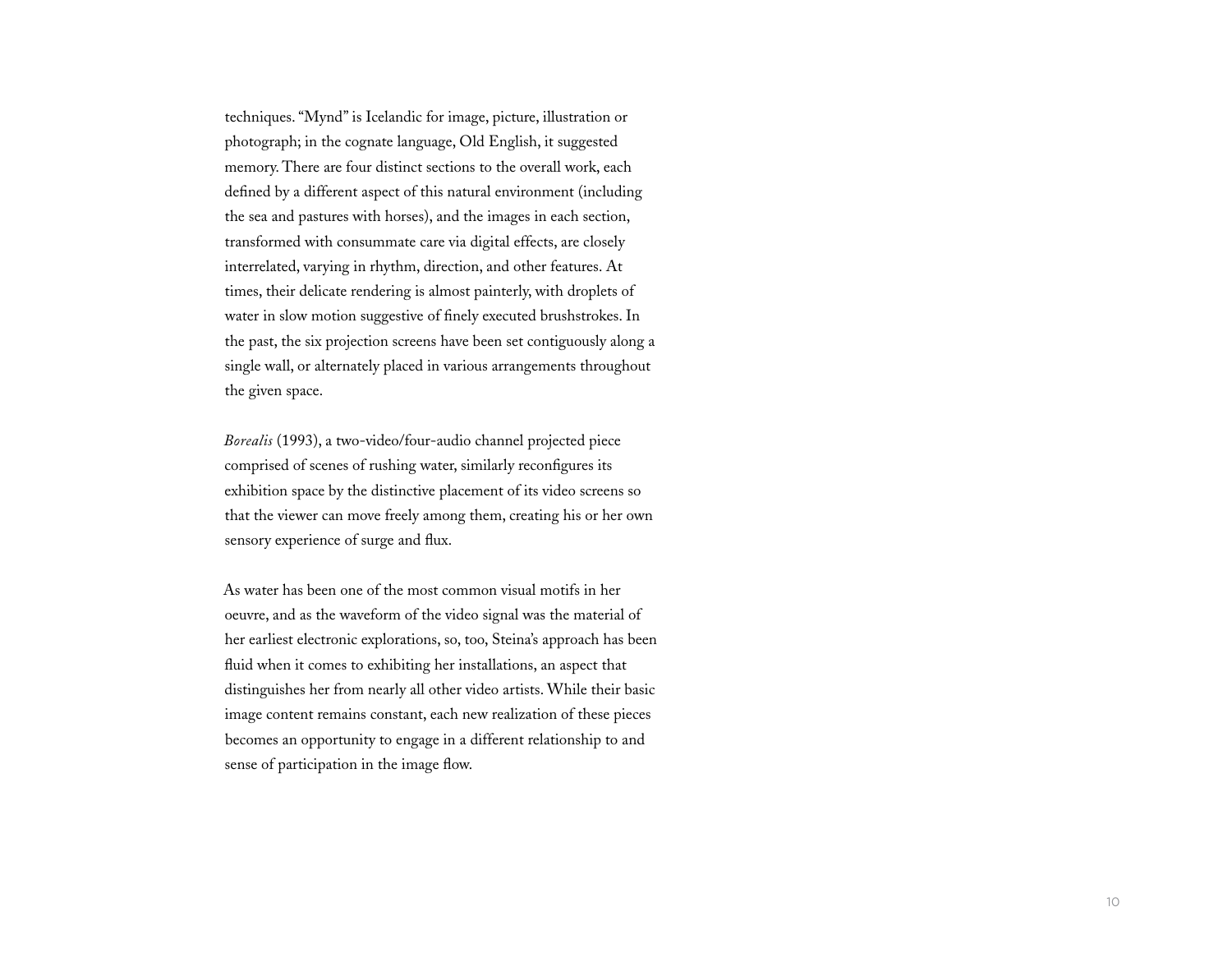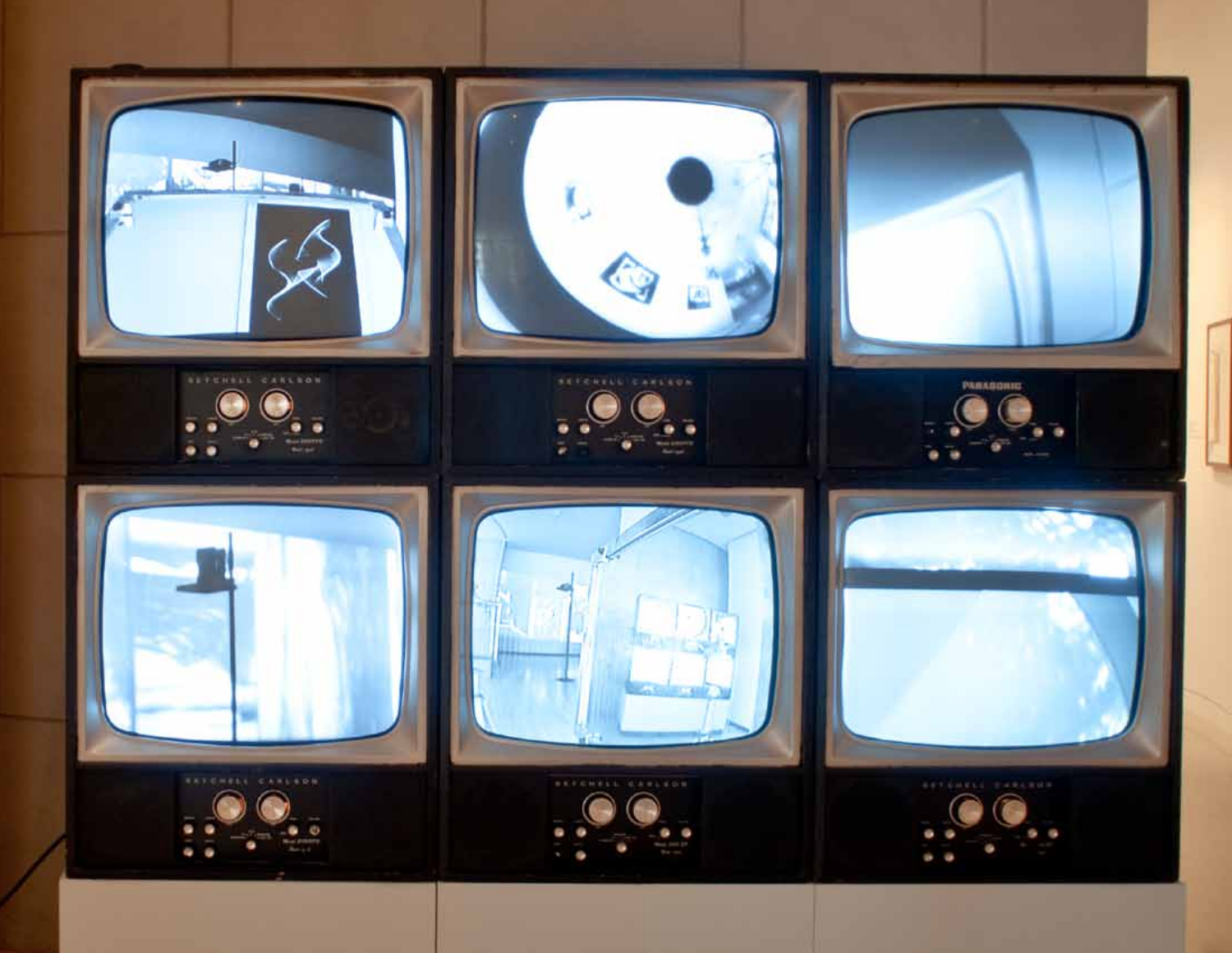# I nter v iew wit h S teina

By Chris Hill Santa Fe, New Mexico — May 1995

Hill: Your descriptions of the situation in New York during the late 1960s and early 1970s are especially important and valuable...

Steina: People grouped together, formed tribes so to speak, in order to afford the video equipment. They had to pool equipment; it was a tremendous expense. I don't know what the portapak (½ inch open reel video recorder, cabled to black & white camera with built in microphone) cost, but \$1000 was worth a lot more that it is now, so it was substantial. Everybody got into this endless thing—that they bought the portapak and then they needed a VTR (Video Tape Recorder) and then they needed to edit. Editing, for the first year or so, was mostly done with razor blades. The other reason for coming together was that NYSCA (New York State Council on the Arts) could not give money to individuals. They realized that this was a big problem, because it is the individuals that make the art, not the institutions. So they set up CAPS (Creative Artist Public Service Program). These were the 1960s and 1970s, and the outlook on art was totally different. First of all, there was a celebration of individual creativity and distaste for institutions. It went together with—well, don't trust anybody over 30. To get money from NYSCA you had to be a formal entity, a non-profit organization. These production groups and collectives— like People's Video Theater and the Videofreex and Raindance and Global Village—all became nonprofit organizations.

Hill: So probably by 1971, when NYSCA first started funding video projects, they turned themselves into non-profit organizations?

Steina: Actually, the first grant to be given to the video "tribes" was to come from the Jewish Museum. For some reason, the Jewish Museum, as a non-profit organization, was going to receive a large NYSCA grant and allocate it out to the tribes. Russell Connor was the NYSCA staff member responsible for video. He had been hired by Ken Dewey, who was actually the instigator, because he decided before anybody else that video was art and should be funded. NYSCA was the first council in the nation, two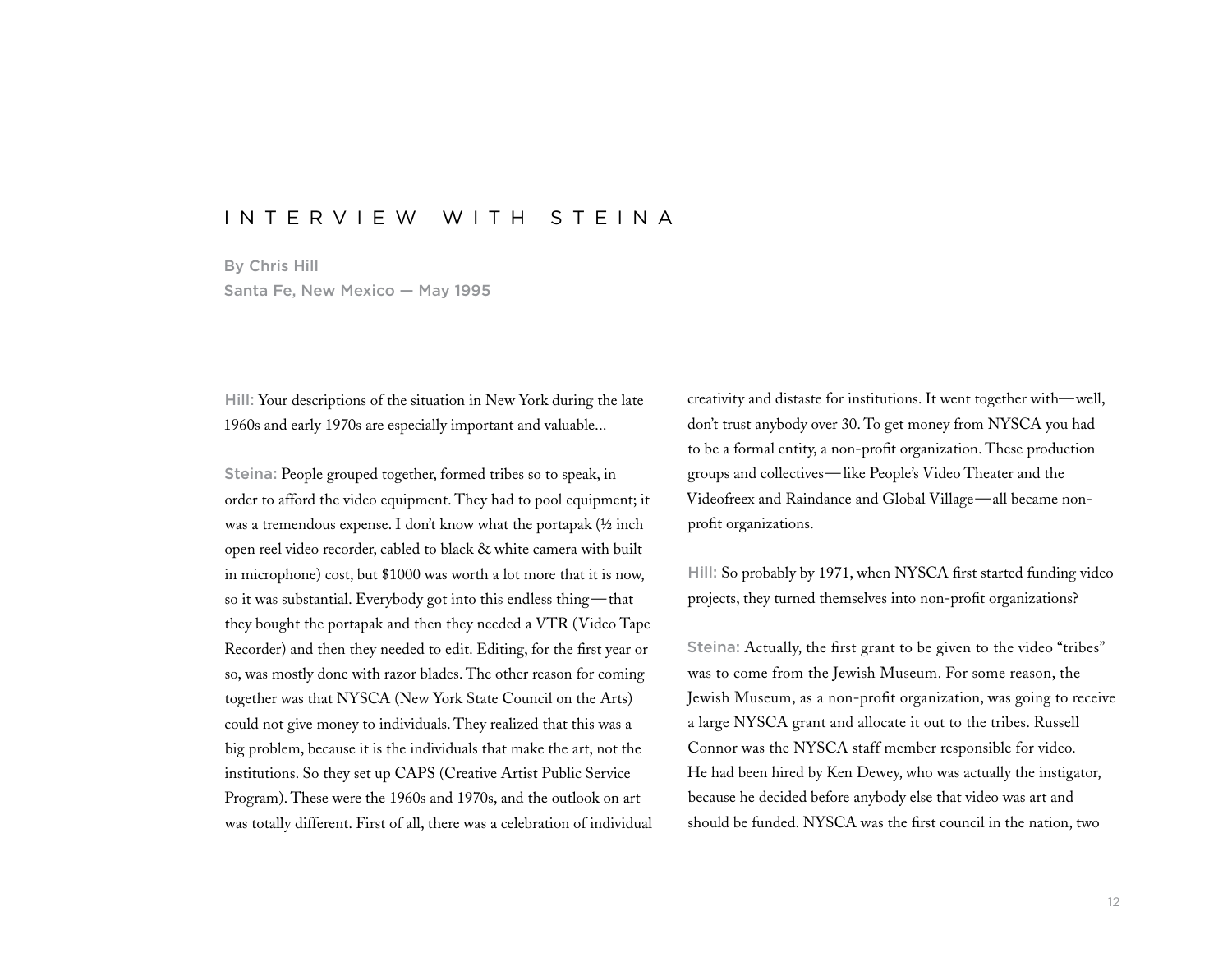or three years before the NEA (National Endowment for the Arts), to acknowledge video as an art medium. Then Russell Connor ran around both New York City and upstate New York instructing people to incorporate, because that way they could receive funding. He contacted Ralph Hocking, who was already active at that time. Hocking had been in touch with Nam June Paik, who was building a colorizer with Shuya Abe. It was the beginning of the ETC (Experimental Television Center) in Binghamton.

NYSCA also advised Howard Wise to get out of the gallery business and incorporate as EAI (Electronic Arts Intermix). Eric Siegel was a protégé of Howard Wise Gallery, so when Howard asked him who else he wanted in his group, Eric chose us. Like us, he understood that it was about the tools, the magic, the signal. Eric suggested the term "Perception" for us. When the Kitchen became its own sub-program of Electronic Arts Intermix a year later, the Perception group was reorganized. Eric Siegel remained and was joined by Ira Schneider, Beryl Korot, Juan Downey and Frank Gillette. This idea of the tribes was totally supported by the New York State Council, which even suggested to groups that they move upstate so they could receive NYSCA money. The State Council had this way of sending people to their destiny, because of the political problem of dishing out too many grants in New York City.

Hill: They have always been very directive, so it is not surprising. It's interesting how these institutions became structured.

Steina: I thought it was so wrong to mix arts and politics this way, but historically it turned out great, especially upstate.

Hill: The Kitchen was started by you and Woody. Were you working with anyone else to start the Kitchen?

Steina: The third person was Andy Mannik. He had worked a lot with Merce Cunningham as a stagehand, carpenter, this and that. He was passionately interested in dance, so he saw The Kitchen as a performance/dance space. He not only co-founded it, he physically found it. He dragged us to this location and said "look at this space" and that was it!

Hill: Where did the idea of the space come from? I know that Woody talks about the Kitchen being called LATL for "Live Audience Testing Lab." Was this a thoroughly American model? Was there any European model that you were thinking about?

Steina: Even if you justify it by saying we wanted a space outside our home because our place was getting too crowded and people were there late at night…that wasn't really the reason. The reason was much more innocent. We saw the space that became the Kitchen and fell in love with it. Andy brought us up to the space and said how do you like this space? At that time we were dragging monitors from one place to another in those big checker cabs. The monitors were big, but we could fit up to four in a checker, and we just did it. We were wishing under out breath that we would have a permanent home for the equipment and to be able to showcase our work…but we were willing to drag along in this kind of a difficult New York City life. Andy saw one of those events and thought we ought to have some kind of a base.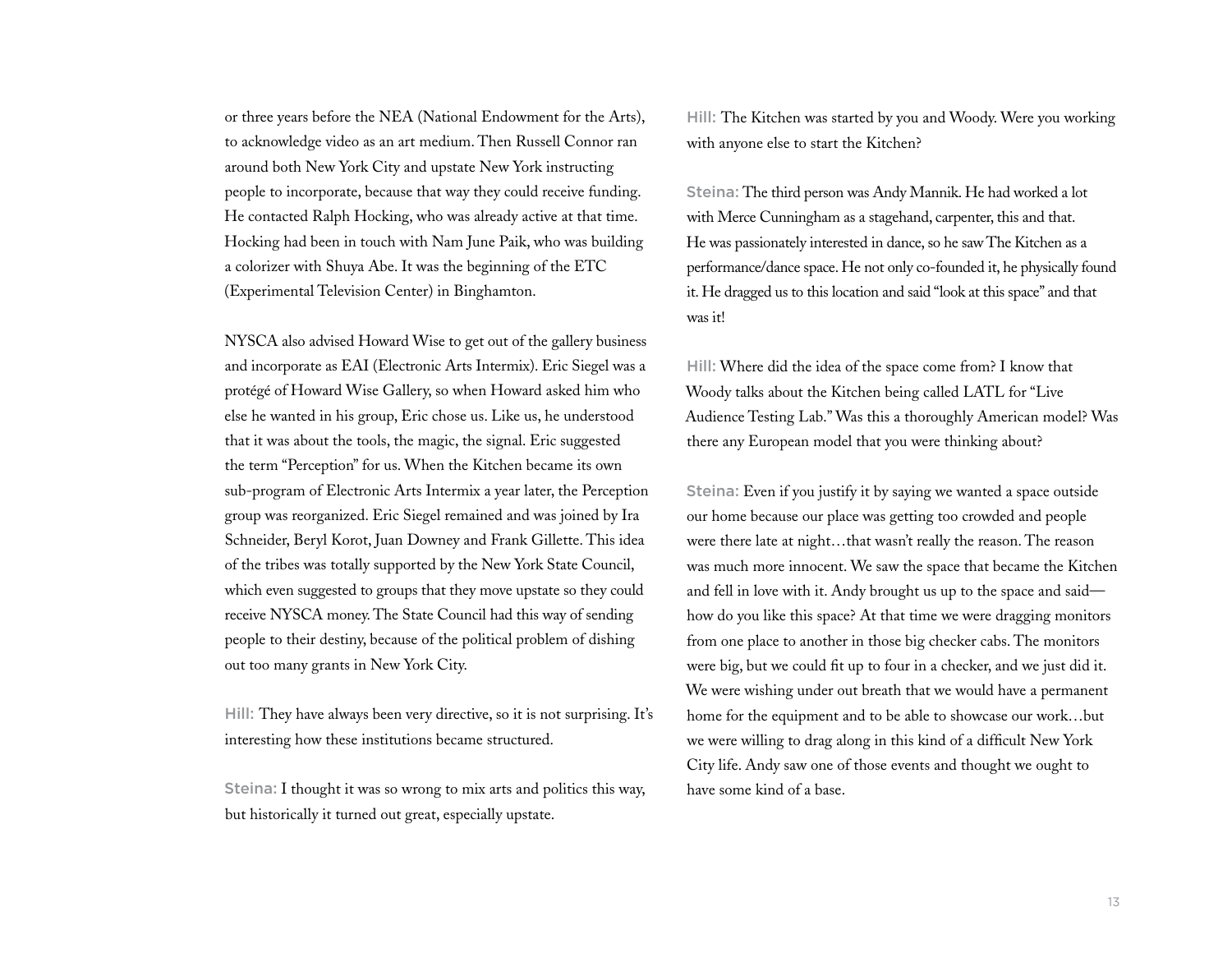Hill: What kinds of performances were you doing at the time?

Steina: Before we had the Kitchen we would arrange to get spaces like Judson Church or the WBAI Free Music Store. We would set up as many monitors as we could borrow in a long row, and then let the images drift from one monitor to the next. The audio was mostly video driven synthesized sounds. Because of the era, and I mean the flower power era, people just sat there and watched for hours. They didn't care; they would sit cross-legged or lie on the floor, some would rock back and forth. There would be a fair amount of marijuana smoke in the air. It was casual. It wasn't like now where you have to come on time and pay money.

Hill: What was unique about the Kitchen?

Steina: The Kitchen had a friendly atmosphere; the place itself had very good vibes. We usually welcomed everybody at the door. I sometimes joke that I lost interest in the Kitchen when I could no longer shake hands with every member of the audience. People were a part of it. Out in the lobby there was an extraordinarily popular feature—a bar. People could start in the bar and drift into the Kitchen, or more likely, when the performance was too boring, they could drift out into the bar. I remember once there was a pretty long, minimal performance, and everybody eventually left. But they didn't go home; they went to the bar. Finally the artist himself entered the bar and everybody applauded wildly.

Hill: Did you and Woody live there?

Steina: No. It was a theater complex, a converted hotel lobby with

ballrooms. Our place was indeed the kitchen and the place where bar mitzvahs were held in this former hotel. Most of the complex had been converted into theaters or actors' studios, and different kinds of places like that. They were all fairly experimental. They all shared the bar in the intermissions; it was lively.

Hill: So there were people going into the other theaters for things as well. How did Paik work with the Kitchen? It seems that he was very close to what was going on at the Kitchen at this time. Is that right?

Steina: Nam June lived down the street from the Kitchen. He would casually drift over in his house slippers with several scarves wrapped over his belly. He just had a way of brightening up the space, entering with this triumphant smile. Then he would promptly fall asleep, and at the end of the show he would walk over to the presenting artist and say: "Young man, I think you are a genius."

Hill: So it was kind of like a performance?

Steina: Yes. Then he oftentimes performed, tried out things. Actually, when he had his events, the crowds came, the Madison Avenue type people, with their skins and pelts and pearls and high heels. It was a strangely different kind of crowd.

Hill: He was already well known. He himself would attract a crowd.

Steina: He was in the art world. He was starting to get a name in the gallery world.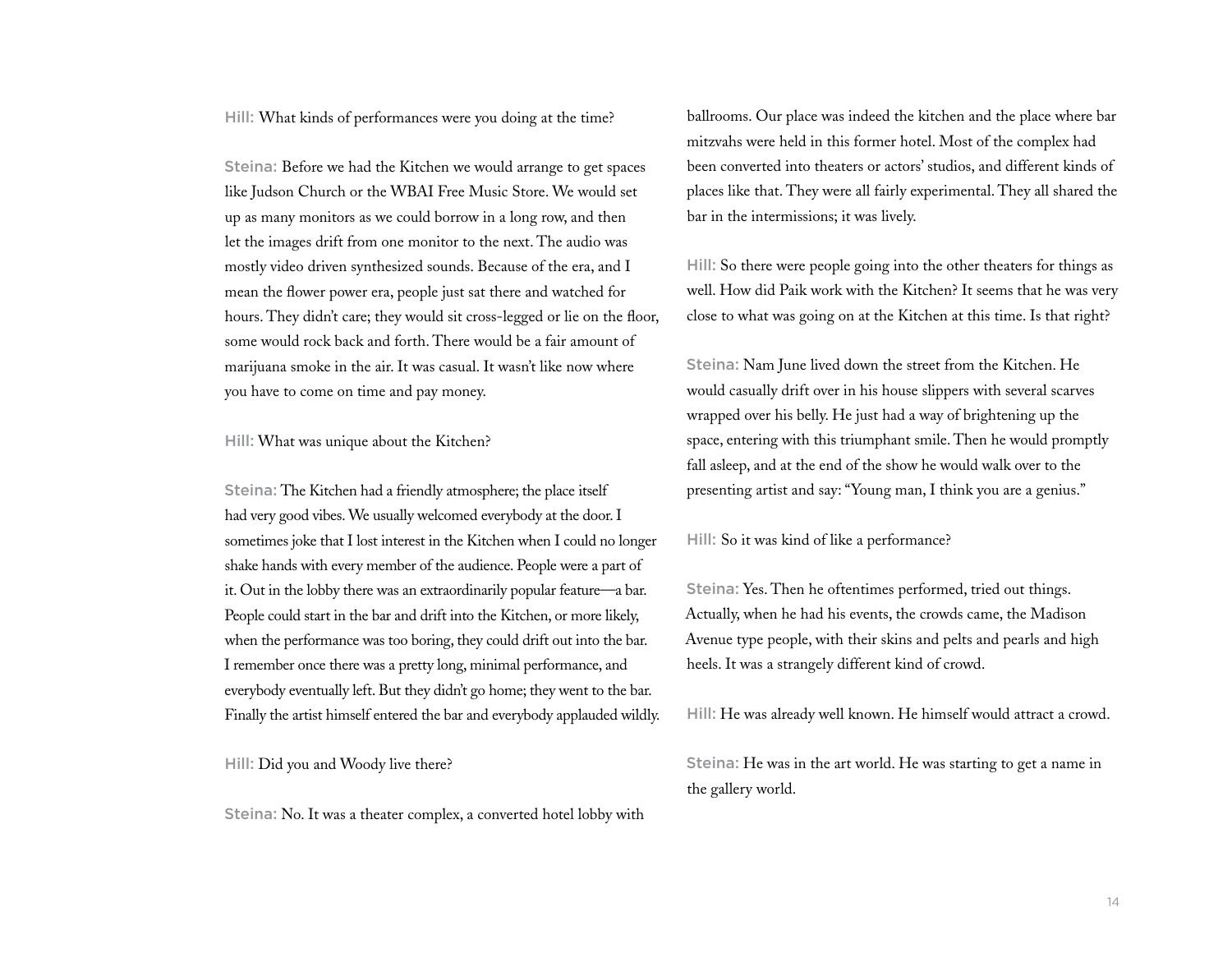Hill: Who do you think your audience was at the Kitchen? Video was one day of the week and dance and music had other days. It sounds like people had shared or similar projects, and would come to the Kitchen because you or others might be working with similar ideas. So was it a group of mostly artists?

Steina: Yes. The music program was fairly separate. It was the most successful, and the success came partially because there were two young energetic reviewers: Tom Johnson for *The Village Voice* and John Rockwell for *The New York Times*. The musicians who had worked so hard for no money, at least got rewarded with those reviews. Video was rarely written about – except by Jonas Mekas who basically hated everything he saw, but he did write though. When the directorship of the Kitchen changed hands in 1973, priorities changed. The crowd that would experiment with the audience was left out homeless, I think, for about a year. And this is where Jonas Mekas is so intriguing. Of all people, it would be him, who under the curatorship of Shigeko Kubota, would let the video experimenters into his precious Anthology Film Archives.

On Fridays or Saturdays there would be live performances, often live synthesis of video and audio. The people involved with that included a guy named Walter Wright who just loved to do live synthesis with actors and have the music drive the video or vice versa. There would be an incredible pooling of instruments, people brought in yet another keyboard, another synthesizer, more cameras.

Hill: What you are describing has a lot to do with basic generosity too. Do you think that the fact that you weren't getting a lot of attention in

the press had something to do with it, or do you think it had something to do also with the non-capitalist, the non-product oriented ideas of the times. What was the basis for this kind of sharing and openness?

Steina: That was the times. It was everywhere, sharing equipment mutual favors. And everybody was always sending you to meet someone you ought to meet because they could help you. New York was a very friendly place in those years and the idea of sharing and pooling and using instruments and hooking them together—it was all in the footprints. Yet it was at the same time, the police was running around arresting people for having long hair, all the paranoia of the Nixon years. Video was totally spontaneous, it wasn't yet a medium. It wasn't acknowledged. No writer had a vocabulary. The journalists were scared of it – stayed mostly away.

Hill: Tony Conrad talks about the underground film scene. Was this completely separate from what you were doing? Was there any relationship at all?

Steina: Almost none. Only people like Tony came over. And Tony came, I think because he knew Rhys Chatham, or Rhys knew him, and so it was the music connection that brought him over. Then he said he wanted to show this film. For us it was no problem to set up a projector instead of a monitor. Woody had always been interested in film, but it was much later that other filmmakers became interested. We were just on the verge of establishing an underground, independent movie showcase. But then we split for Buffalo, and really became interested in the film scene through Hollis Frampton and Paul Sharits.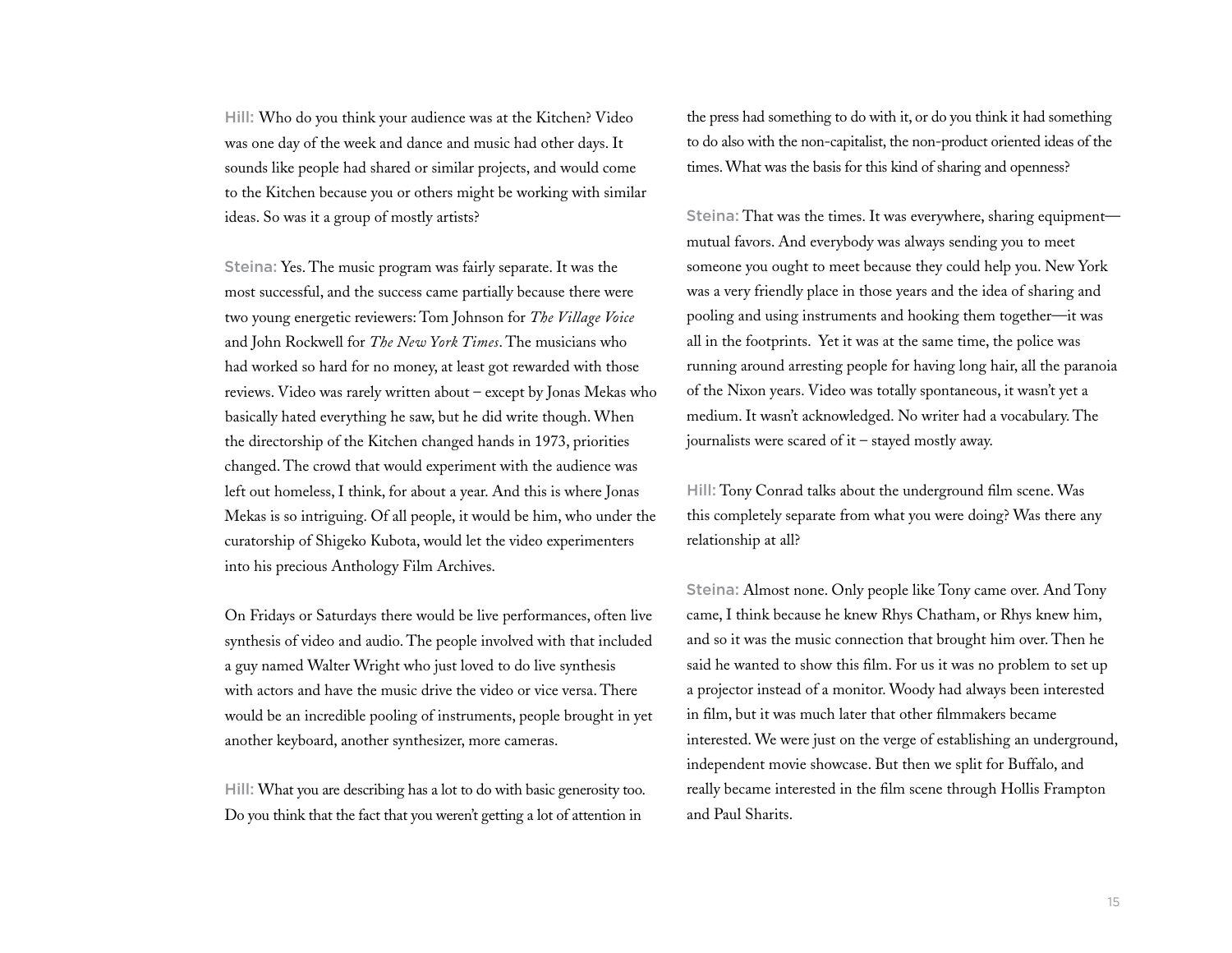Hill: Do you want to say anything about the *Women's Video Festival* and what you think was going on at that time? Do you remember having discussions about what you were going to include?

Steina: I will tell you the story. In 1971 San Francisco did something called *The Tapes of the Tribes* at the same time as we did the first Video Festival in the Kitchen. When we started preparing to make this festival, we did not know of each other. So of course, Skip Sweeney and Arthur Ginsberg were in our show, and we were in their show, and we thought it was all funny and hilarious that it was happening at the same time. But there was a remarkable lack of women participating in both festivals. I especially thought that this was a paradox, considering that almost half of the video makers were women, very active women, very interesting women. They were aggressive and active with video, but when it came to the festivals, they were nowhere. That's why I talked Susan and Shridhar into helping me make some kind of justice.

Hill: So you think that half of the people who were working with video at the time were women?

Steina: There were a lot of women working with video in the early seventies, far more than in film. Maybe because video was so unglamorous, so low resolution, viewable only on small black and white monitors. In our *Women's Video Festival* that I subsequently organized in the Kitchen with Susan Milano and Shridhar Bapat, the women indeed came up with excellent tapes. One was *Always Love Your Man* by Cara DeVito, about how her own grandmother coped with her grandfather's abuse. You were being introduced to

works seen from a female point of view. The rape tape—four women talking about being raped. They sat in a circle taking turns holding the camera. These were just four horrible stories, told with this kind of intimacy. I liked the format; the cameraperson was not somebody on the outside looking in.

Next year when I arrived in Buffalo a women's film festival had been planned. We changed the title to the *Women's Film and Video Festival.*  I suggested a lot of the tapes from our *Women's Video Festival.* There were just as many men as there were women in the audience. They were all there, Paul Sharits, Hollis Frampton. Joyce Wieland, Michael Snow's wife, had a piece in it, so they both came from Toronto. Shirley Clarke came up from New York.

Hill: Did Shirley Clarke ever use the Kitchen?

Steina: Oh yes. But she didn't really want to show tapes. She always wanted to show the process. She wanted to have everything live, live cameras. Her real contribution to the Kitchen, right on the opening night party, was to suggest that we should have an open house for showing new works. Following her suggestion we organized the open *Wednesday nights*, where the makers sometimes brought tapes so fresh that they had not had an opportunity to play them through themselves. They would arrive breathless at say nine o'clock wondering if there was still time to show this world premiere. And there was another festival that we started at the Kitchen in 1972. It was the *First Annual Computer Festival.* I thought it was funny to call it a "first annual" before you had a second, which we then consequently had. It was a very enthusiastic group; a lot of them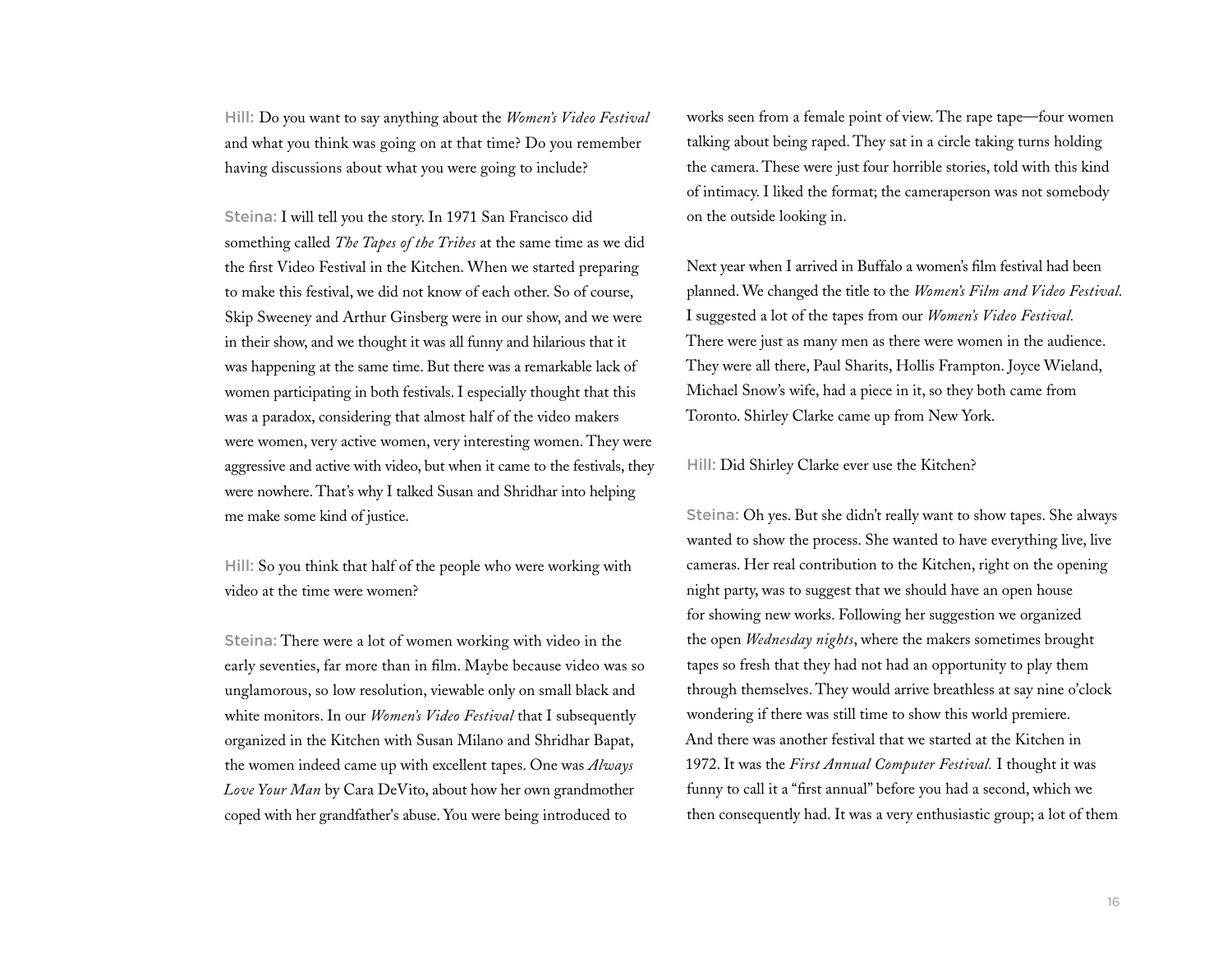were from Bell Labs. There was a lot of music, computer music and experimental films, early computer animations.

Hill: I was talking with Bob Devine about this time, 1968–1970. He said that they were doing electronic media in Antioch College completely independent from what was going on in New York. They didn't even know what was going on in New York until *Radical Software* started publishing in 1971. They already had a community media center at Antioch in 1966.

Steina: Then they must have had 1-inch machines.

Hill: They did; in fact, they had 2 inch machines. It was before the portapak (½ inch open reel video recorders cabled to a black & white camera with a built in microphone). Could you talk about what that period of 1968–1971 was like before the Kitchen? One of the things I remember Rhys Chatham saying a few years ago was that during this period, everybody lived in Manhattan because the real estate was so cheap. People sort of naturally bumped into one another frequently, and that was very different from what happened later, in the 1980s, when the real estate started getting so expensive, and everybody had to spread out to cheaper rent areas, and rehearsal and work space became more expensive.

Steina: Soho was a true village. We were all in walking distance from each other. For me, personally, video started by walking into Howard Wise's Gallery. It was July or August, 1969. I don't trust people who say that the history is much older. Skip Sweeney was early because he had a portapak already in 1968. Then in 1969 came the Howard Wise Gallery show, *TV as a Creative Medium*. It was on 57th Street. I remember, you went up an elevator, and as you stepped out, the first thing you saw was *Wipe Cycle* by Ira Schneider and Frank Gillette. You would stand, a little confused, in the hallway and wonder what is going on? And then you saw yourself walking out of the elevator. I had already seen an instant playback but this one was on a delay-loop.

Hill: But were you already working with the portapak at that time?

Steina: Woody was, because he was working at Harvey Lloyd's studio. They were doing multi-screen projections for film, and he just realized that video was a much more natural multi-screen medium. He talked Harvey into buying some Sony equipment, and then we started hanging around after studio hours, watching feedback, watching ourselves and all the things you do with video when you first discover it.

Hill: So when was the material shot that is included in your tape, *Participation*, 1968 or 1969?

Steina: The first piece in it is actually something like the Jethro Tull performance which was in 1969. Woody started taking the portapak out in late 1969. I count my first tape as having been made on January 1, 1970, where I really held the camera and made my first tape. I was watching video through Woody's eyes for a half year before that…We were inviting people to come into the studio and do experiments, and that's how we got involved with Rhys Chatham. Woody wanted to see if video synthesis was like audio synthesis.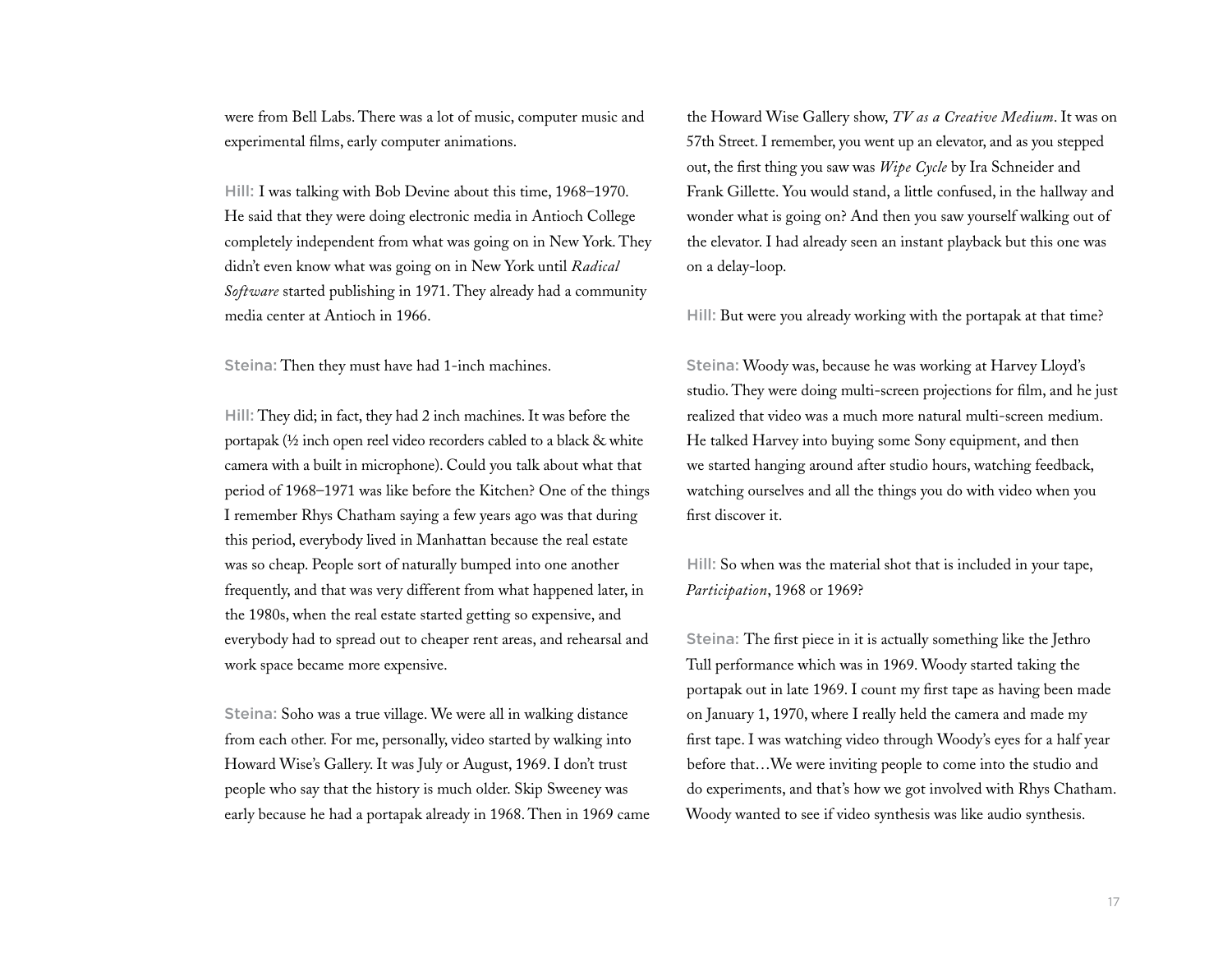Hill: So you got to know Rhys through that, and later you both worked at the Kitchen?

Steina: Rhys was an incredibly polite teenager. In the beginning we said to him that he should be the music director at the Kitchen, and the only thing he did was to play himself and to invite Lori Spiegel to play with him, week after week. And after awhile we suggested that he call LaMonte Young. We urged him to call him and say that you have a place for him but it's for free and he's not going to get any pay. So he calls LaMonte and LaMonte was immediately very interested. Of course he said he could only do this free of charge if he made it a premiere of his new record. So he set up this whole ceremony and (Marian) Zazeela came and showed all of her slides, and the Kitchen was overfilled with people because he had a real following. So after LaMonte had been there everybody wanted to be there, and Rhys didn't have any problems calling anybody.

Hill: And you were interested in LaMonte Young's music at that time?

Steina: Yes, he changed our minds. That was that same fall, 1969. He gave a big concert at NYU in a big hall. We walked into the hall late, and it was thick with marijuana smoke. Thick. People were sitting everywhere, lying down standing up. He created those standing waves so if you would walk around or if you would move your head the sound would change and you could create your own sound by walking around the room or moving around. It was drifting, over a very long period of time. The whole room was magnetic. That was a watershed event for me. It must have been after 1970, it must have been after I started doing video. I remember I had a problem with time in video—

that things had to have a beginning and an end. Walking into this LaMonte event that had to have lasted five hours, I understood that things did not have to have a beginning, middle, and end.

Hill: One of the things that is interesting about *Participation* is that it seems to be a documentation of the gay underground theater scene. It seems that you were interested in that scene, even if that scene wasn't interested in what you were doing at the Kitchen.

Steina: We were interested in all scenes in New York. I would never have pursued the gay scene if Jackie Curtis hadn't continually asked us. One time it would be at La Mama Theater, one time at Andy Warhol's Factory or a record-releasing party on 57th Street. They would be coming over to our place, hanging out. They did use the Kitchen, as did the New York Dolls and the Trockadero de Monte Carlo group, which was an ensemble of male ballerinas. We just gave them the key. When I met them some time later I asked, "Hey, listen, I gave you a key, why don't you use the space?" And they said, "Oh, we use it every morning." They were just so clean; they even swept the floor after themselves. We had no idea they were even there.

Hill: So they wanted you to document them with video?

Steina: Yes, but we wanted to videotape other parts of the scene as well. We were very interested in jazz; unfortunately we didn't have good sound equipment. We have a lot of tapes from the early seventies, not all useful because we were just learning how to use the equipment. We were once hired to tape in the Audubon Hall in Harlem. I think we did a very nice job for them. It was very exciting – a talent show.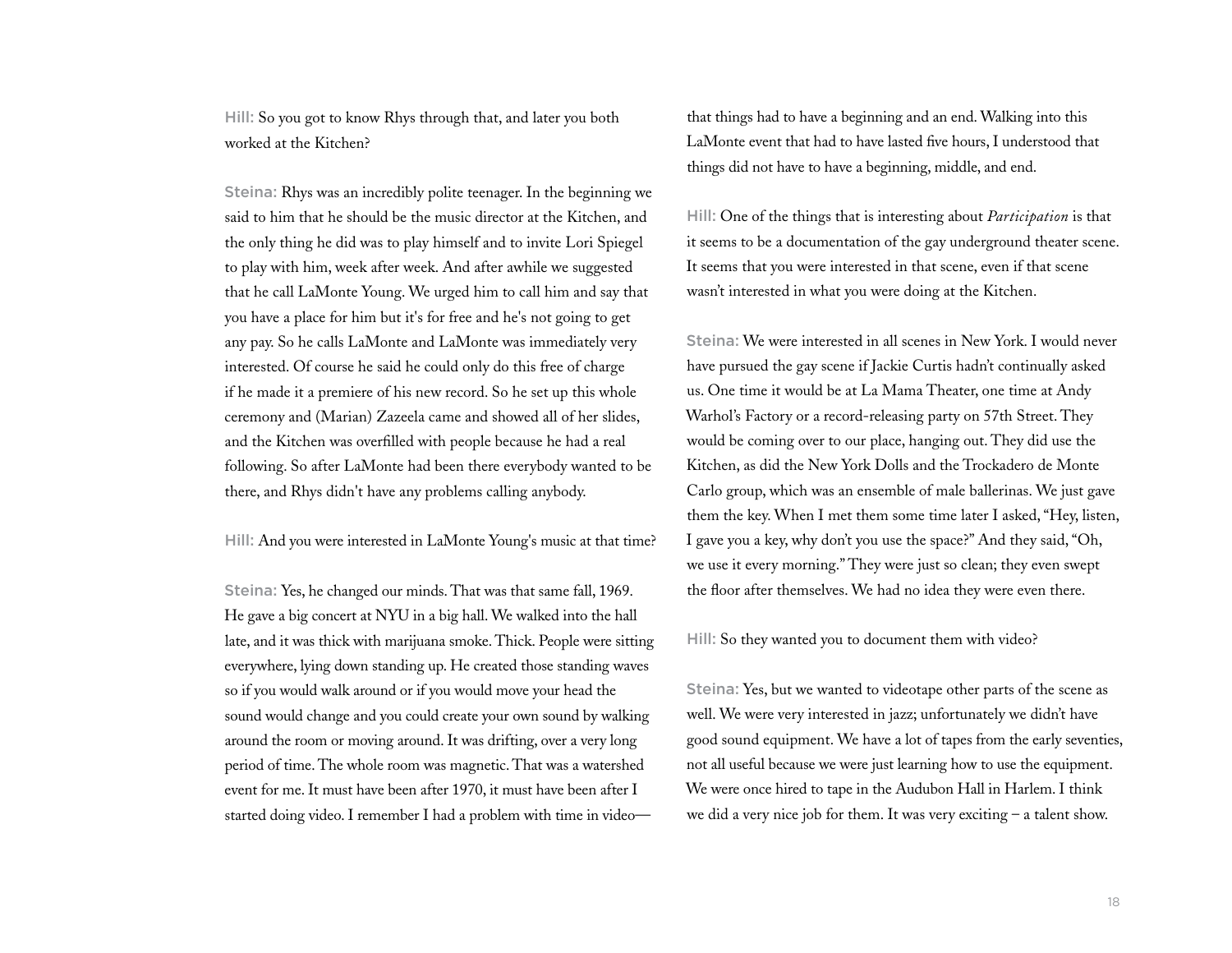When it was over, the manager wanted the tapes immediately. He paid us in cash and I said, "Wait a minute, shouldn't we copy them first?" He did not want that, which I regret to this day. I know that a lot of that stuff would have made it into *Participation*.

Hill: The one group in *Participation* was so amazing. I think it was shot at the Fillmore East. I think you said that that was a drug rehabilitation group? And then there was the gay theater scene, where a tall thin drag queen dies of a heroin overdose as part of the theater. Do you know which theater that was?

Steina: It was in a storefront on the Bowery. It might have been what later became the CBGB.

Hill: I believe *Participation* is a really important document. I assume that there are probably other documents from that period, but they are not cleaned. At this point in time, *Participation* is a really important piece.

Steina: Every scene in *Participation* is excerpted from a much longer piece. It would be nice one day to clean the tapes and see what is underneath there. It was all done on ½ inch reel to reel. At this time we were also working as technicians for Alternate Media Center, an offshoot of NYU under the directorship of George Stoney and Red Burns. Their agenda was to fight for open access to the newly established cable companies on Manhattan. Although we were very interested in documentaries, we did not share their enthusiasm for changing the world. I guess we didn't see it that way because we were the cynical Europeans. Anyway, we used the salary from AMC to pay for our day-to-day Kitchen expenses.

Hill: What about the TV Lab?

Steina: We became artists-in-residence at the TV Lab (the Television Laboratory at WNET-TV, New York). We were the first ones there with Nam June. And now our names have been so thoroughly erased from any involvement. We were on a payroll, and when we came to complain to David Loxton that we had nothing to do, that we didn't get any time allotment, he just looked at us, completely surprised, and said, "Oh, didn't you get your paycheck?" We were so puritanical then, feeling we should be there to make art not a paycheck. I have matured a bit since then, now I would probably just take the money and be quiet.

Hill: So what happened? They weren't interested in what you were doing?

Steina: The engineer there was John Godfrey. I would ask, "Hey John, can I do this effect?" And he would answer, "Oh, you want to do the old Stan Vanderbeek trick." Very discouraging. But he became our teacher, showing us how to read scopes; the black, the luminance, RGB, a negative going pulse, the works. So we got money, education and we made a tape called *Vocabulary*. In it there is a feed back loop spanning from the TV Lab on First Avenue and 46th street to the TV-thirteen station on Eighth Avenue and 57th street.

### Hill: Oh, so you did that there?

Steina: Yes. And remember the dancer from Art of Memory?- the dancer in the cube? That was also done there, but they didn't know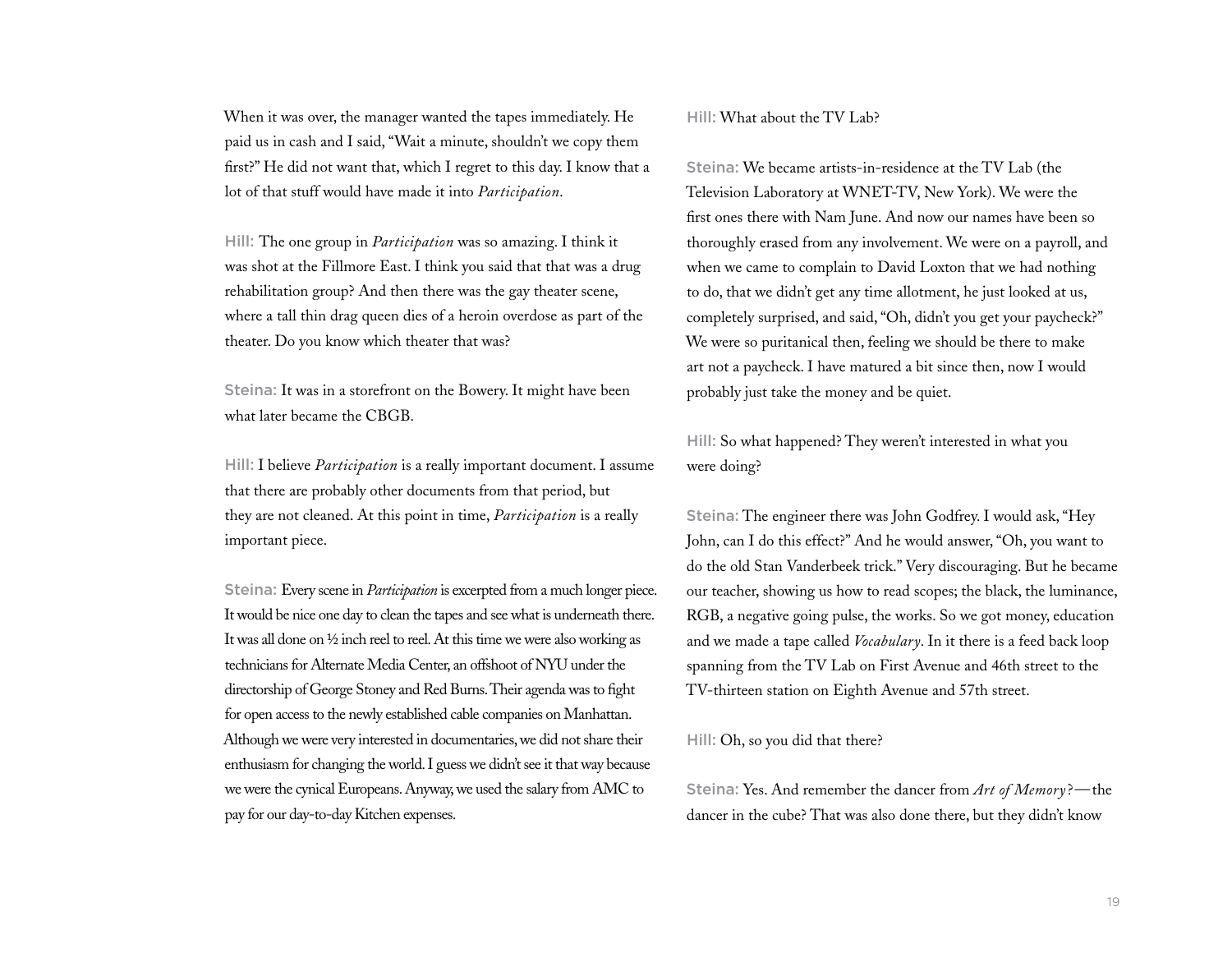it. That's what was so weird, they just weren't interested. One day much later I realized that I wanted to have those tapes. I went up to TV Lab and asked if they could make me copies. They couldn't make copies. Could I? Sure, just go into the library and ask to borrow those tapes. I signed a paper and walked out with them. They were killing me, they were so heavy. Later there was a crisis when station wanted to dump all this worthless TV Lab stuff, just get it out of there. I think Anthology Film Archives came to rescue. I felt so triumphant to have walked out with my stuff. It wasn't my intention to steal it, but they never asked for it back, so I have it.

Hill: People didn't get copies of their work? Everything was owned by the TV Lab?

Steina: We could get copies but we wanted the originals. We got them and used them well. In that sense, the TV Lab served us well.

Hill: So you just didn't like working there?

Steina: No, it was all establishment. That is why we never understood why our colleagues like Bill Viola and Bill Etra and Shirley Clarke were knocking on their door, begging to be allowed in there to make masterpieces. We played the arrogant revolutionaries saying, this is an institution, you are not going to get anything from an institution.

Hill: They didn't even have the same equipment that you had. You had more…

Steina: We brought in some of our own equipment. That was not a problem. The atmosphere was just deadening. I would walk into the studio and get a headache right away. Not very conducive to making art. A very strange period. In the fall we moved to Buffalo.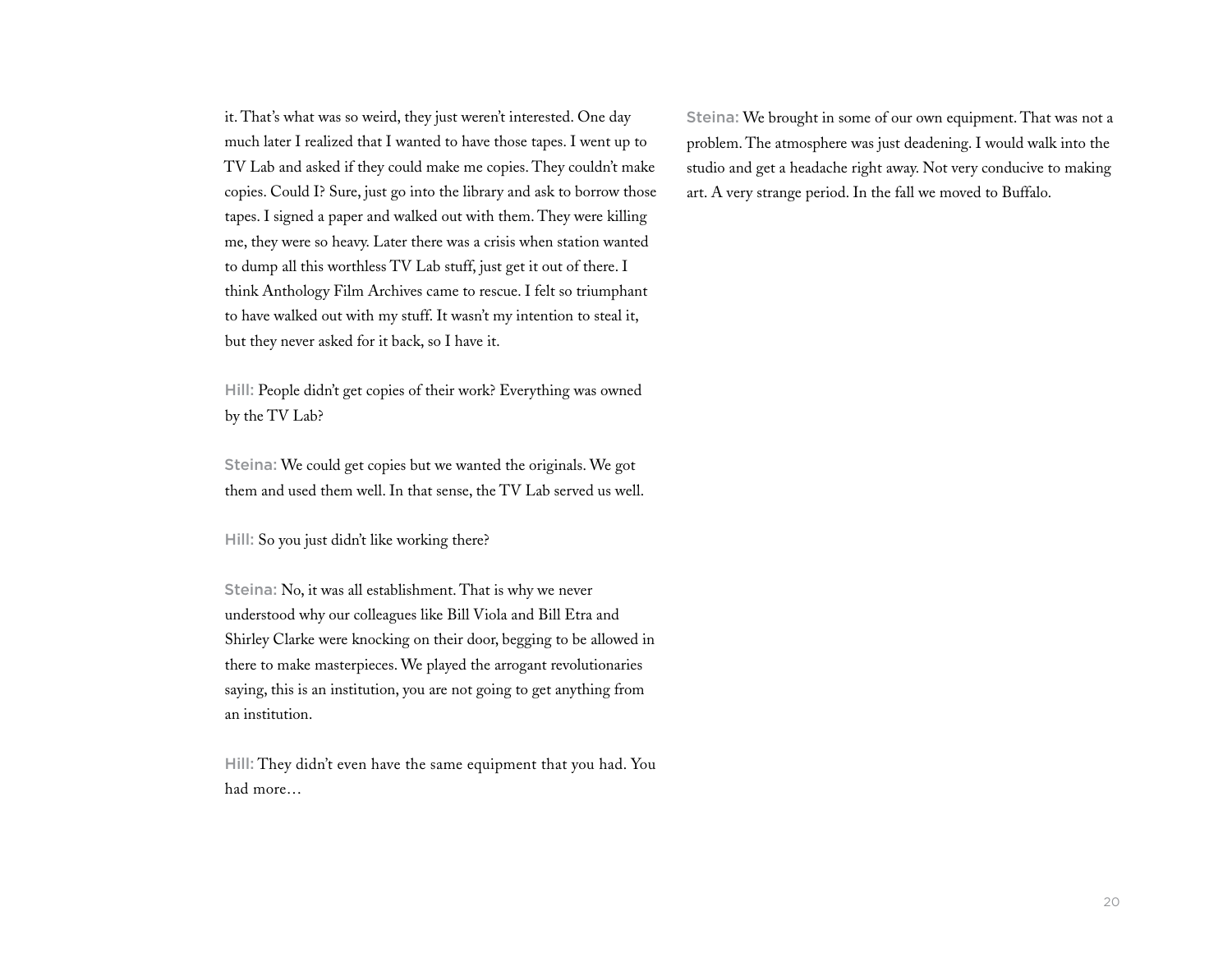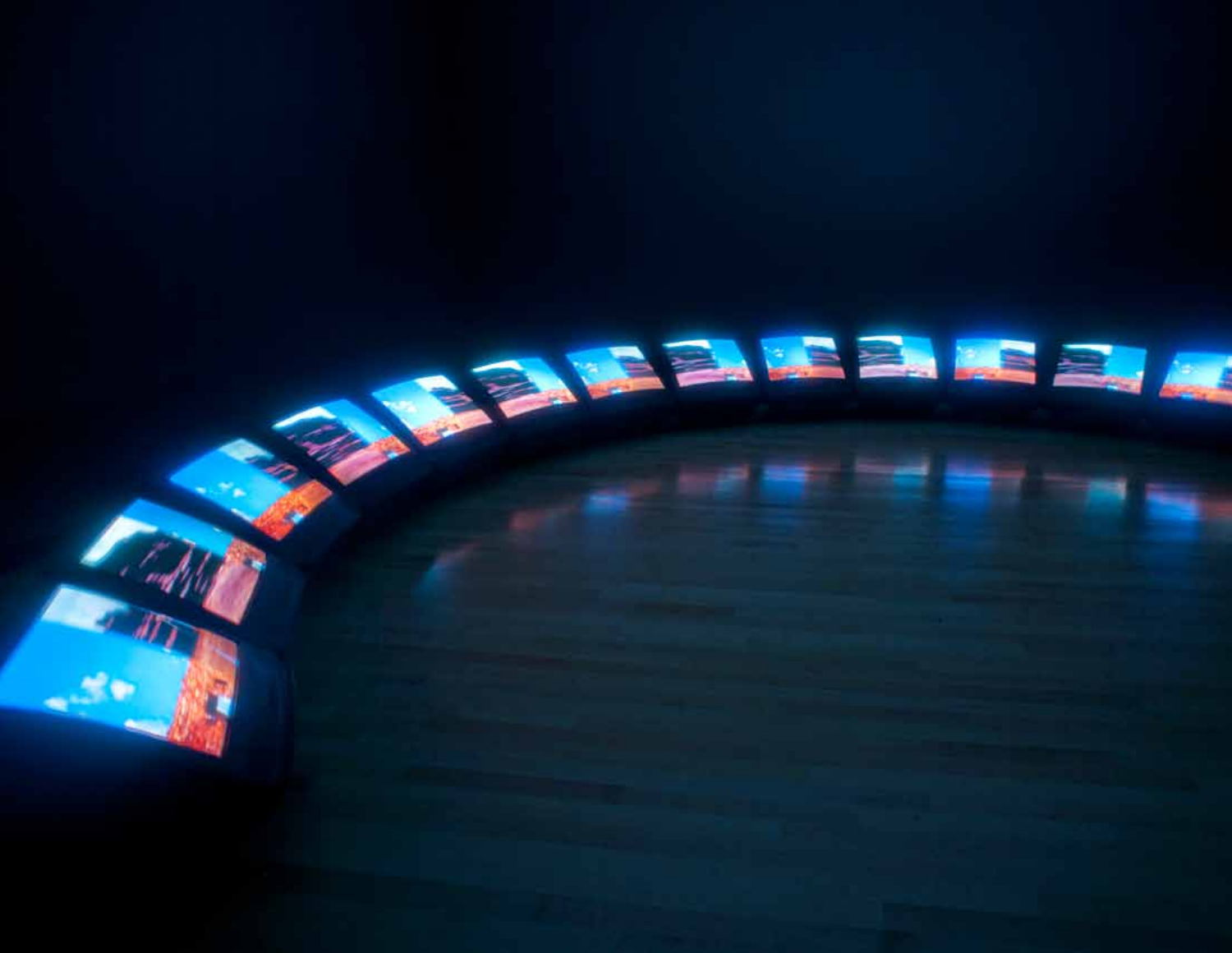# THE EMERGENCE OF STEINA

By Gerald O'Grady Montreal, Quebec, Canada — 2002

In the mid-1970s, Steina, as she henceforth became known, began exploring the idea and the operation of what she called "Machine Vision." She did not follow her husband Woody Vasulka's attempt to ever more precisely capture, display, define- and finally program that most elemental electronic building block, the waveform, into what became an increasingly mental or conceptual or cognitive binary scripting, neither personal nor subjective, Steina, in what I consider an entirely different, yet parallel, fashion, began to set up apparatuses designed to completely dissociate the camera from a human point of view.

She began by utilizing a variety of mechanical modes of camera control, assembling some strange pieces of equipment originally built by Woody for use in his film work, but long stored away and all but forgotten. In her studio/laboratory on the third floor of 257 Franklin Street in Buffalo, she mounted two cameras on a moveable metal axis four feet long so that each observed the space surrounding itself in her loft, and, at the same time, observed the other moving camera. If there were humans moving about or through the loft, they were

observed as well, and all of the loft's action was reported or displayed on two, three or four monitors. This was a tapeless, unrecorded, realtime surveillance. The essential fact was that the cameras were not operated by a human, nor were their operations altered or shaped at any moment by the intervention of a human sensitive to the location, situation, or space.

The concept was first unveiled in a two-camera alfresco (out-ofdoors) setup in Cathedral Park, downtown Buffalo, on July 14- 16, 1975 (see Figures 1 and 2), and then displayed as an indoor installation at the Albright-Knox Art Gallery in Buffalo as part of VASULKA - STEINA - MACHINE VISION - WOODY - DESCRIPTIONS (October 21 - November 26, 1978), and at The Kitchen in New York City later that year (December 15, 1978 - January 14, 1979) where it was set up diagonally in the middle of a 27-foot, 7-inch by 24-foot, 6-inch gallery. For these two indoor exhibitions, Steina had added a spherical mirror (see Figures 3 and 4). This is the way she herself described it at that time: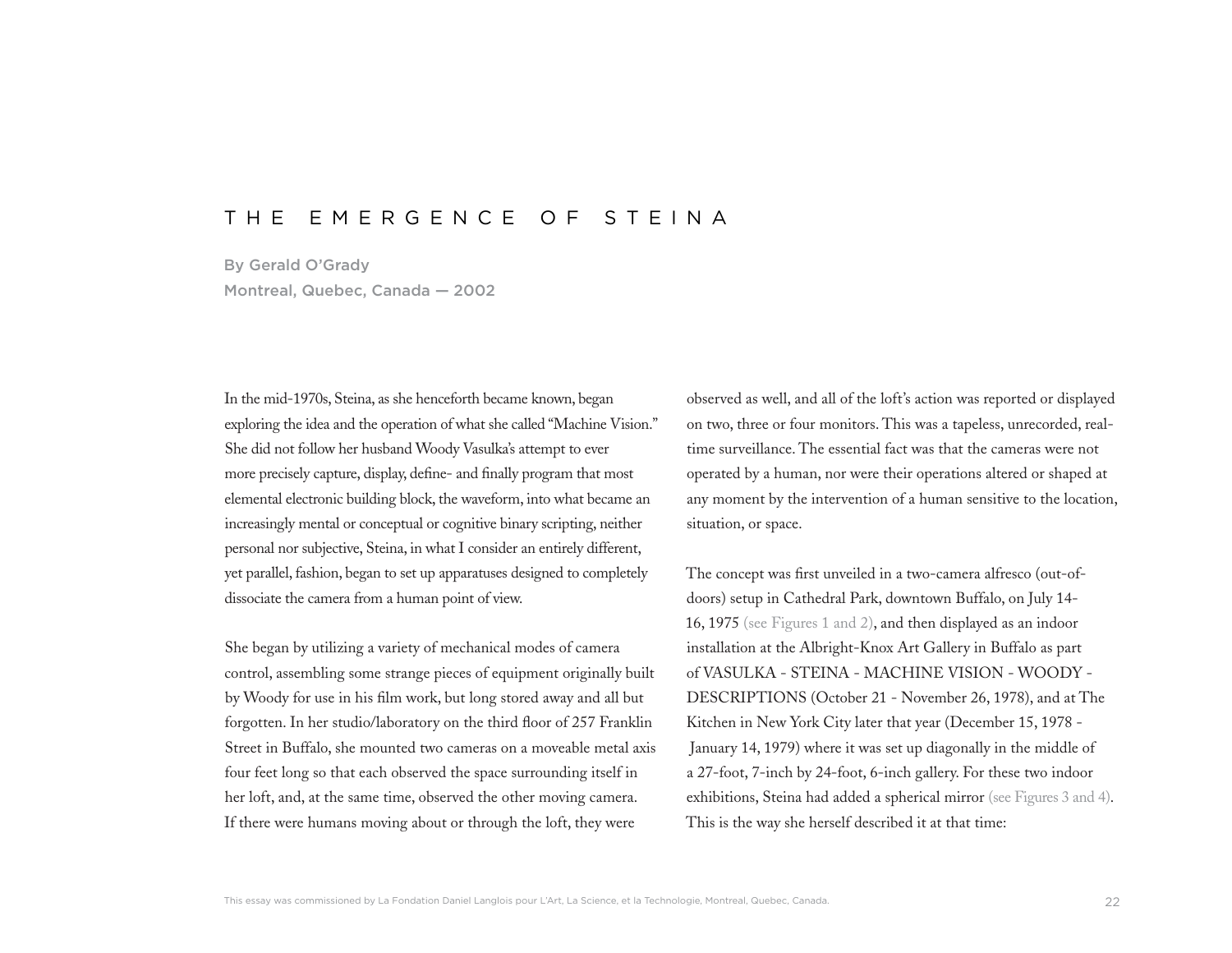



Figure 1 Figure 2



Figure 3 Figure 4 **Figure 4** 

Two cameras were mounted on the ends of a slowly revolving axis with a perfectly spherical mirror at the center of the axis. On the monitors, viewers can see an artificially created 360-degree image. While the viewers are part of the 'real' space, they can at the same time see themselves in the 'imaginary' dimension created on the screens.<sup>1</sup>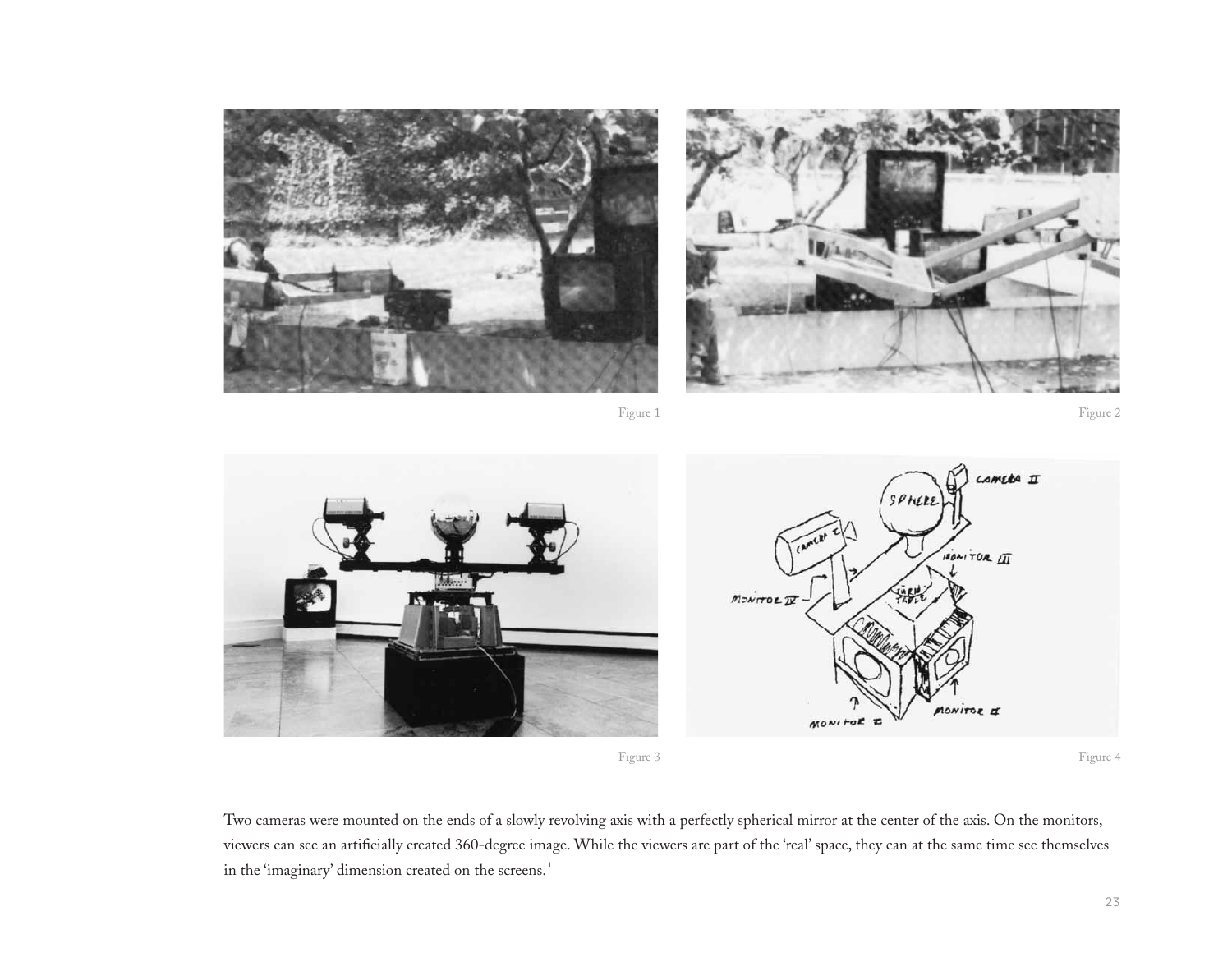The construction in Cathedral Park was called *Environment* and the indoor installation was called *Allvision*. My memory is that both of these locations allowed and even helped the originality and the essence of the work to be misperceived, the first as something akin to a calm reflecting pool in Cathedral Park and the second as a quiet piece of lazily kinetic sculpture in the hushed space of the gallery.

It was only in 1980, that the essence of her work became apparent when she placed a similar construction—an eight-foot-long plank capable of rotating atop a turntable, having a motorized camera at one end and a motorized rectangular mirror or rotating prism or spherical mirror at the other end outside on a street corner in the middle of downtown Minneapolis, Minnesota. This time, her purpose was to make a one-channel recording on twelve twenty-minute videotapes, which she later edited for broadcast on KETA, the local station of PBS (the Public Broadcast System). Unfortunately, no still photograph was taken of her setup for this production, and thus the only documentation is its reflection in the spherical mirror in the tape itself, which is called *Urban Episodes* (8 minutes, 45 seconds) and aired in 1980. Figure 5

The one camera, in some episodes with a zoom lens and in some with a rotating lens, performed four basic movements—pan, tilt, zoom, 2 and rotation. The images we see are a combination of these movements of the camera, and of the images of downtown both directly recorded and those recorded from the three kinds of reflecting surfaces, all always engaged in their own motorized movements. Here is Steina's Diagram and Score of *Urban Episodes.* Figure 6



Figure 5



Figure 6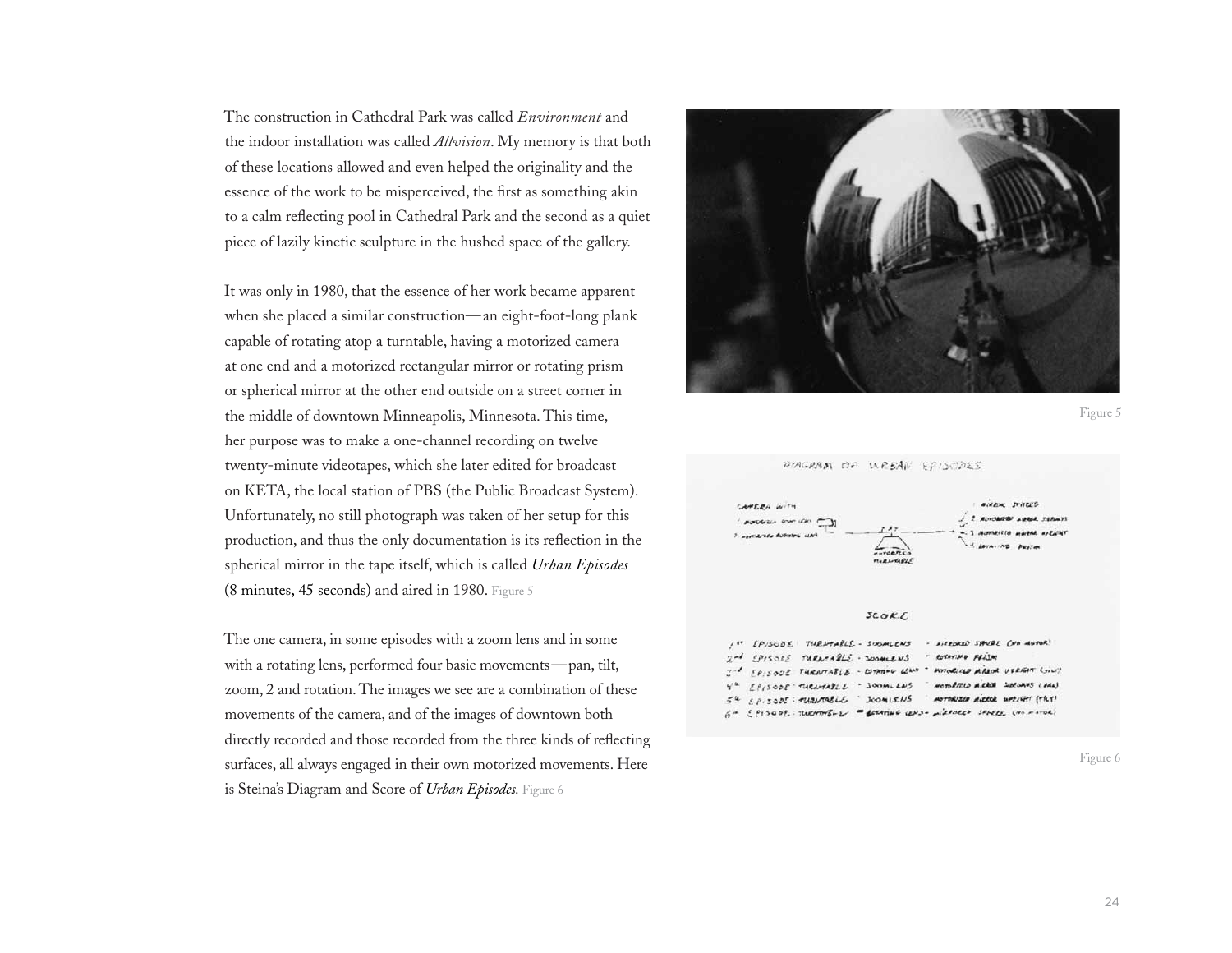Like the cameras used in all of the *Machine Vision* explorations, this camera had no viewfinder. Thus, acting as a machine, it produced a non-human vision, but one that is intelligent and intelligible. I used the word "acting" because I have always remembered that once, in a seemingly casual conversation, Steina stated that all of her Machine Vision projects were performing systems. It is quite paradoxical that this most critical aspect or essence of her work, performance, is displayed much more clearly in this tape broadcast or in play-backs far from the venues of art, than in her gallery installations. On the tape, the cameras and the reflecting surfaces are seen interacting with the other mechanical and human activity downtown, such as red buses driving by, automobiles of various colors making turns, and pedestrians walking, talking and gesturing, activities as haphazard and irregular as those of the apparatus are programmed and regular. Given this kind of camerization, there appear to be splashes of red color, blurred motions of indistinguishable objects of various kinds, and buildings bent and stretched in the convexity of the sphere. Figures 7, 8, 9, 10

The concept of action painting is a commonplace in our visual vocabulary, and, for this work, one would have to invent a term never used before, action video. The audio track is a recording of the whirring motors of the apparatuses themselves, the clear sounds of bells chiming a piece of classical music from a church in this urban American midwestern locale, the noises of the automotive vehicles, and the sometimes muffled and sometimes distinguishable conversations of the passersby. Ironically, the tape ends with two men speculating on what the machine is doing as parts of their conversations are being drowned out by the other sounds:

1st man: "What do they do it for?" (inaudible)................................

2nd man: "Well, it's not supposed to do anything. It's supposed to be something." (inaudible)................................ "They're recording our comments."

1st man: "Recording your voice?"

2nd man: "And yours too. It picks it up."

The alternation between the impersonal and personable pronouns "it" and "they" is significant, I think. In transcribing the audio track into printed lines, I am communicating in the post-Gutenberg manner. In the recitation of poetry, printed lines are called *verses*, derived from the Latin verto, "to turn around." And, of course, the conversation here is an interaction of interchanges in which the men, in turn, alternate between their oral and aural senses.

Thus, we have a mundane record of a mix of everyday activities which we have perceived thousands of times, and which has been transformed into an aesthetic vision by a machine. An episode is an experience or incident without a narrative, and episodic means "divided into separate or tenuously related parts."<sup>3</sup>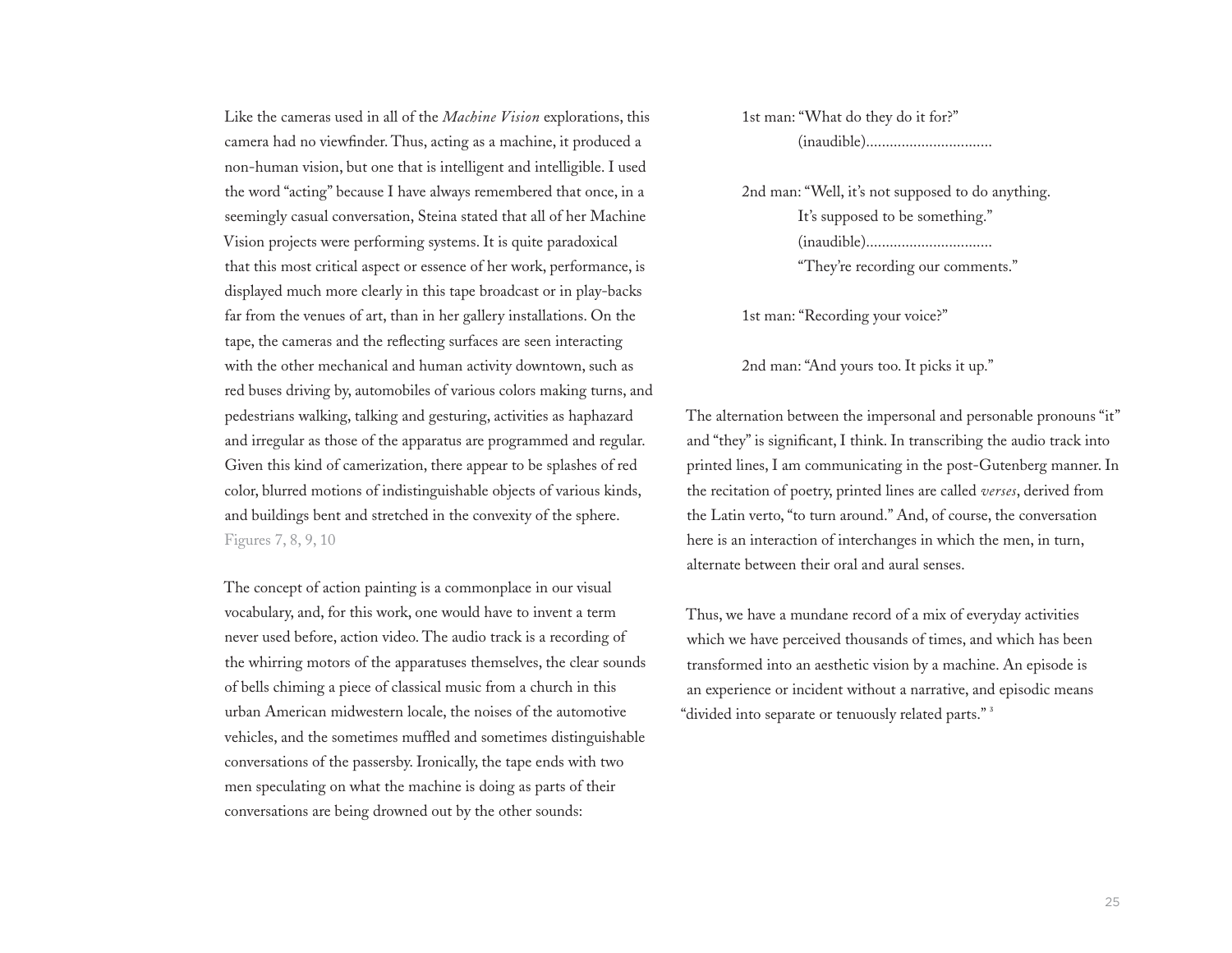



Figure 7

Figure 8







Figure 10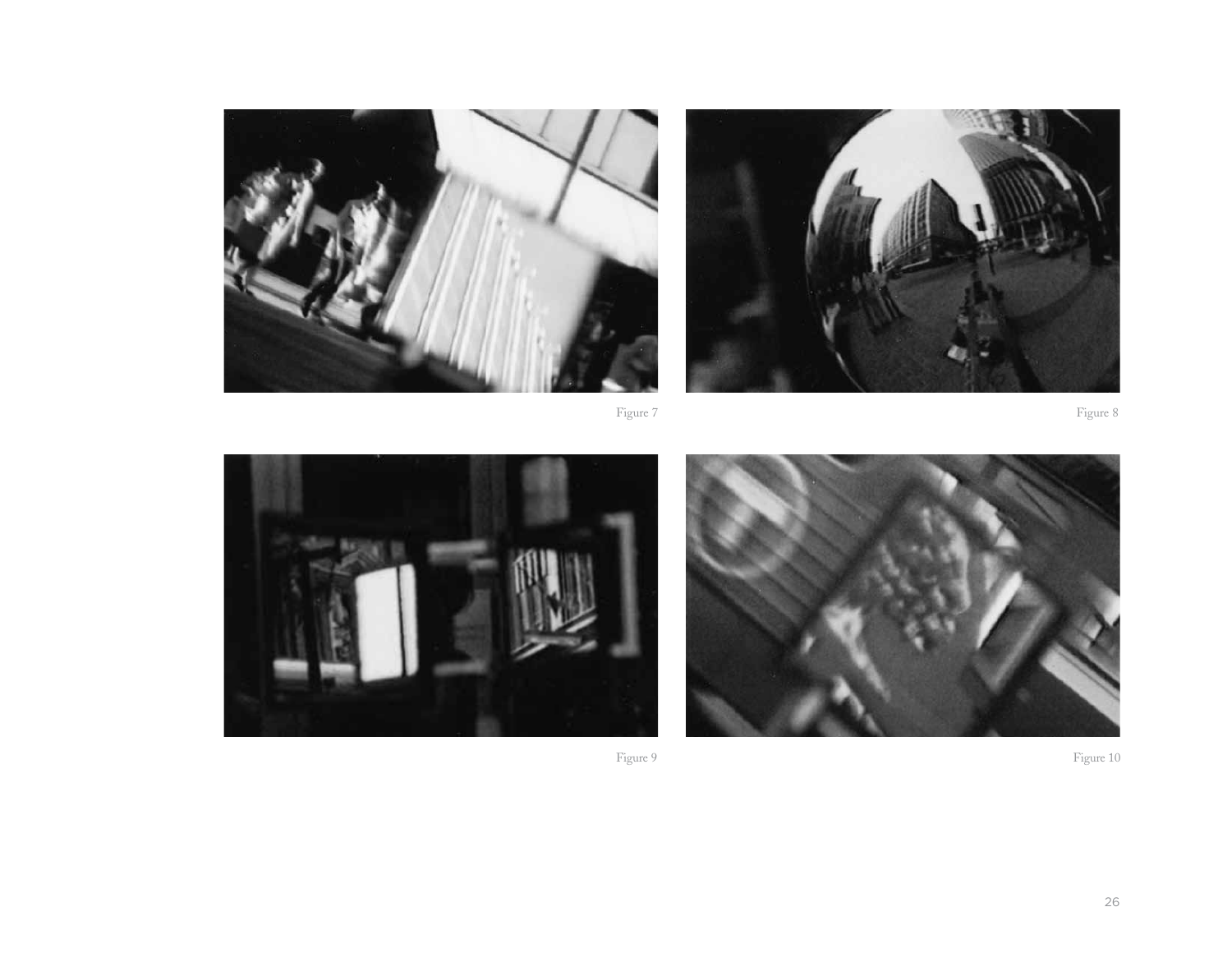Les Levine described the usual camera actions seen on ordinary television in this way:

> The TV screen is a small screen. It is not a movie screen. You can go to the left or to the right with the camera. But you can't go very far. You can only go 16 to 18 inches. So pans don't work very well. You can move the the other way, top to bottom, but tilts don't work very well either because if you go up too much, you're in the lighting and the lighting has a bad effect on the camera tubes.

He did not envision that the camera could be operated by a human or that it could be modified to see as a non-human.<sup>4</sup>

*Machine Vision* includes at least four other projects.

1. *Switch! Monitor! Drift!* (50 minutes), made in 1976, is about twice as long as any of Steina's other tapes. Each word in the title functions as a noun and as an active verb. On the screen are two images alternated by her operation of a switching device or by a keyer that reveals one while obscuring the other. The relation between the two cameras is only revealed when we see each of them rotating on its own axis, both atop another rotating platform, and both turning within slotted concave half-mirrors. Robert Haller, in his essay on "Steina and Ptolemy," thought that the camera motions suggested the epicyclic movements of the planets in classical cosmology: "To so challenge the viewer (to move him from the position of Ptolemy to that of Copernicus) is remarkable."<sup>5</sup>

2. *The West* was an installation consisting of two different 30-minute long tapes playing on two or more monitors. Steina prefers an array of 22 alternating monitors organized in a circle or in two parallel lines. The subjects of the tapes are radio telescopes in the multipleantenna Very Large Array (VLA) in Socorro, New Mexico and the abandoned pueblos of the Anastazi peoples (c. 1100 A.D.), known to have been fascinated with the astronomical events of their time, in the ruins of Chaco Canyon. Because visible light is only a small part of the electromagnetic spectrum, since the 1950s radio telescopes have joined optical telescopes in exploring the sky. All of the footage was made with the motorized cameras operating from fixed positions and the spherical mirror used in *Allvision*. "I was not interested by using any kind of manual movement," Steina said, "because it seemed to trivialize the material". Figures 11 and 12

3. *Summer Salt* (18 minutes) is a series of five short one-channel videotapes made in 1982. These include *High Sky, Low Ride, Somersault, Rest,* and *Photographic Memory*. Appended to them is a brief explanation of the making of Somersault which I had the honor to name, and in which she herself performs, jumping, gyrating, splitting, and doing backflips and somersaults, all from angles unavailable to the human eye. The eye of the camera has transformed the rectangular video frame into a circle in which there is no up/down or inner/outer coordinates. She explains that, at times, she is stationary and the camera moves, and shows us a glass tube containing a half-sphere which she has fitted into the camera lens.<sup>7</sup>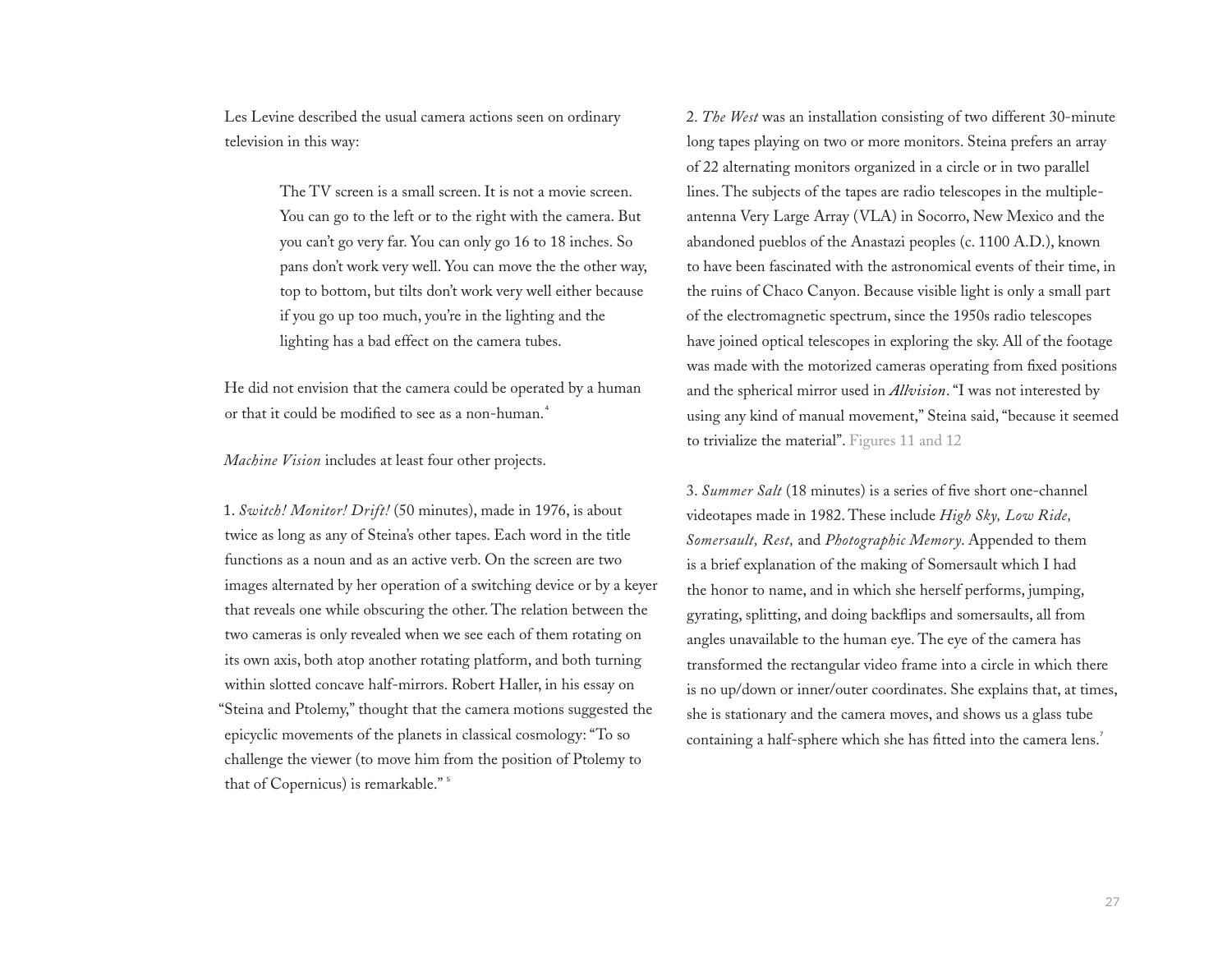

Figure 11



Figure 12

4. In 1987, Steina, who had had no such concerns in *Switch! Monitor! Drift!*, took Robert Haller's *Ptolemy* as a title for a 10-minute, four-monitor installation which, thus far, has been exhibited only in Iceland and Czechoslovakia, neither of which I have seen. Gene Youngblood describes it:

> The piece is named after the second-century Greek astronomer who believed Earth was the center of a flat disc-shaped universe. Amused by how wrong *Ptolemy* was, Steina treats her Santa Fe studio as the center of a polychronic, polytopic, and polyphonic universe that is spectacularly and often hilariously decentered....Steina's dizzy universe is at once synchronous and asynchronous, symmetrical and asymmetrical, centered and decentered.<sup>8</sup>

He also points to an entirely new element in this particular *Machine Vision*, one never present in any of the earlier projects. It is organized into six movements with variations in a kind of canon that falls apart, "identical voices, cycles, and repetitions, shifted in time and space, that chase each other and never quite converge as a true canon would." Here, then, is a new combination of a very non-human vision organized by a very human musical composition. There is an interaction between two performers, one for the eyes by the machines, and one for the ears (and the eyes as well) by Steina. Her camera was connected to a sound synthesizer so that the camera generated sounds and became a musical instrument. In 1992, Steina told Melody Summer: "If you listen to a quartet, there is either an intricate melodic that interweaves all four instruments, or something started in one instrument is picked up by another in a horizontal composing. The structuring of harmonics is vertical composing. I make use of both phenomena in my video work." <sup>9</sup>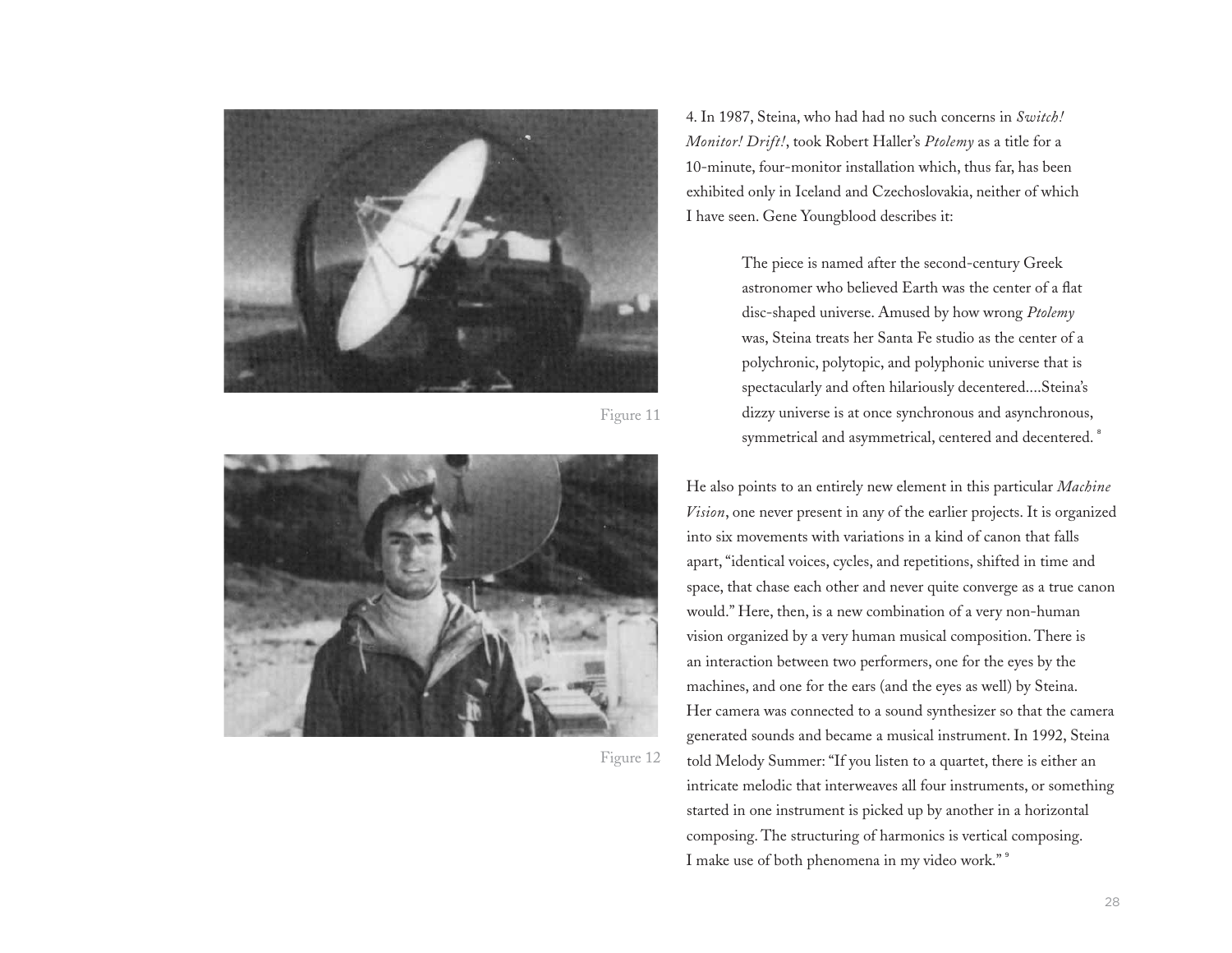Since 1991, Steina, who was once a member of the Icelandic Symphony Orchestra, has given live performances called *Violin Power* (see Figure 13) in which she composes, transfigurates, and interacts with the electronic image while playing her violin which is connected to a laser videodisk through MIDI instrumentation. In 1991, she played her violin in Santa Fe, New Mexico, controlling the videodisk at the Electronic Cafe in Santa Monica, California via a telephone line. She also engaged in a performance called *Hyena Days* at Ars Electronica, Graz, Austria in 1992.

The various performances of *Machine Vision*, as well as these more readily identified performances with the violin and interfaces have escaped the attention of such books as RoseLee Goldberg's Performances— Live Art 1909 to the Present.<sup>10</sup>

Over a number of years, this still on-going project, *Machine Vision*, in all of its transmutations-alfresco environment, gallery installations, broadcast programs, and others - has been a record of the extraordinarily imaginative performance machines, but, still more stunningly, of the mental operations of an artist in the cognitive and emotional processes of collaborative interaction with the rotating apparatuses, cameras, monitors, mirrors and variously-processed videotapes, all done mostly in real time, the works conceptualized, seen, and heard as moving constructions in the act or drama of creating themselves, as they go about performing their operations, open to accidents, chance repetitions, and interruptions by any and all subjects, including babbling humans who happen to blunder and bluster into camera range. When I used the word "still" in "still ongoing" and "still more stunningly," I was thinking of Steina's own statement that "just as music doesn't exist as a still, so images do not make sense to me as still images.<sup>11</sup>



Figure 13

<sup>1</sup> Steina, Program Notes for Exhibition in The Kitchen, New York City, 1978-79.

<sup>2</sup> Les Levine had written: "The zoom lens was invented for television" in "One-Gun Video Art," the third chapter in Les Levine, MEDIA: The Bio-Tech Rehearsal for Leaving the Body (Calgary, Alberta College of Art, 1979), p. 20.

 $3$  In 1976, Paul Sharits had made Episodic Generation, a four-screen film installation (color, sound, 30 minutes), and Epileptic Seizure Comparison, a two-screen 16mm loop projection of indefinite duration with stereo sound, in trapezoid space with metallic walls. It was based on the recording of brain wave patterns on an electroencephalograph (EEG) and quoted The Living Brain by Dr. W. Gray Walter on "the majestic potentials of convulsive seizure." I saw it at the M.L. D'Arc Gallery in New York during its six-week installation there in May-June, 1976. See Film Culture (Paul Sharits Issue) nos. 65-66 (1978), 121, 123-124.

### <sup>4</sup> Les Levine, "One-Gun Video Art," p. 20.

<sup>5</sup> Robert Haller, "Steina and Ptolemy," Field of Vision 13 (Spring, 1985). See also, Steina, "Notes on Switch! Monitor! Drift!," Field of Vision 13 (Spring, 1985), 12-14.

<sup>6</sup> Robert Haller, Galaxy: Avant-Garde Film-makers Look Across Space and Time: Catalogue for a Film Series, September 4-7, 2001 (New York: Anthology Film Archives, 2001), p. 41. The quotation is taken from materials Steina supplied to Haller in 2000. This catalogue is bilingual, in French and English.

<sup>7</sup> See also Amy Greenfield, "Steina's Somersault," Field of Vision 13 (Spring, 1985), 15-16.

<sup>8</sup> Gene Youngblood, "Multiscreen Music – The Video Installations of Steina Vasulka" ("Tonlist a Fjolskjam Videoinnsetningar Steina Vasulka") in Steina Leiftur Runir (The Reykjavik Municipal Art Museum (Listasafn Reyjavikur: Kjarvalsstadir), March-May, 1966), p. 18.

<sup>9</sup> Melody Sumner, "Installations and Matrixes: Steina Vasulka," FIKFI – Nordic Art Review 3 (1993), 8.

<sup>10</sup> Roselee Goldberg, Performance – Live Art 1909 to the Present (New York: Harry N. Abrams, 1979); Carl E. Loeffler, ed., Performance Art Anthology: Source Book for a Decade of California Performance Art (San Francisco: Contemporary Arts Press, 1980). The journal Performance 3 (July-August, 1972) published a special issue, "Television," which included Barbara MacKay, "Equal Time: An Interview with John Reilly and Rudi Stern of Global Village," 71-80.

<sup>11</sup> Malina Wilson, "Interview with Steina" in Scapes of Paradoxy: The Southwest and Iceland - exhibition brochure (Albuquerque, New Mexico: Jonson Gallery, University of New Mexico, 1986), p. 13.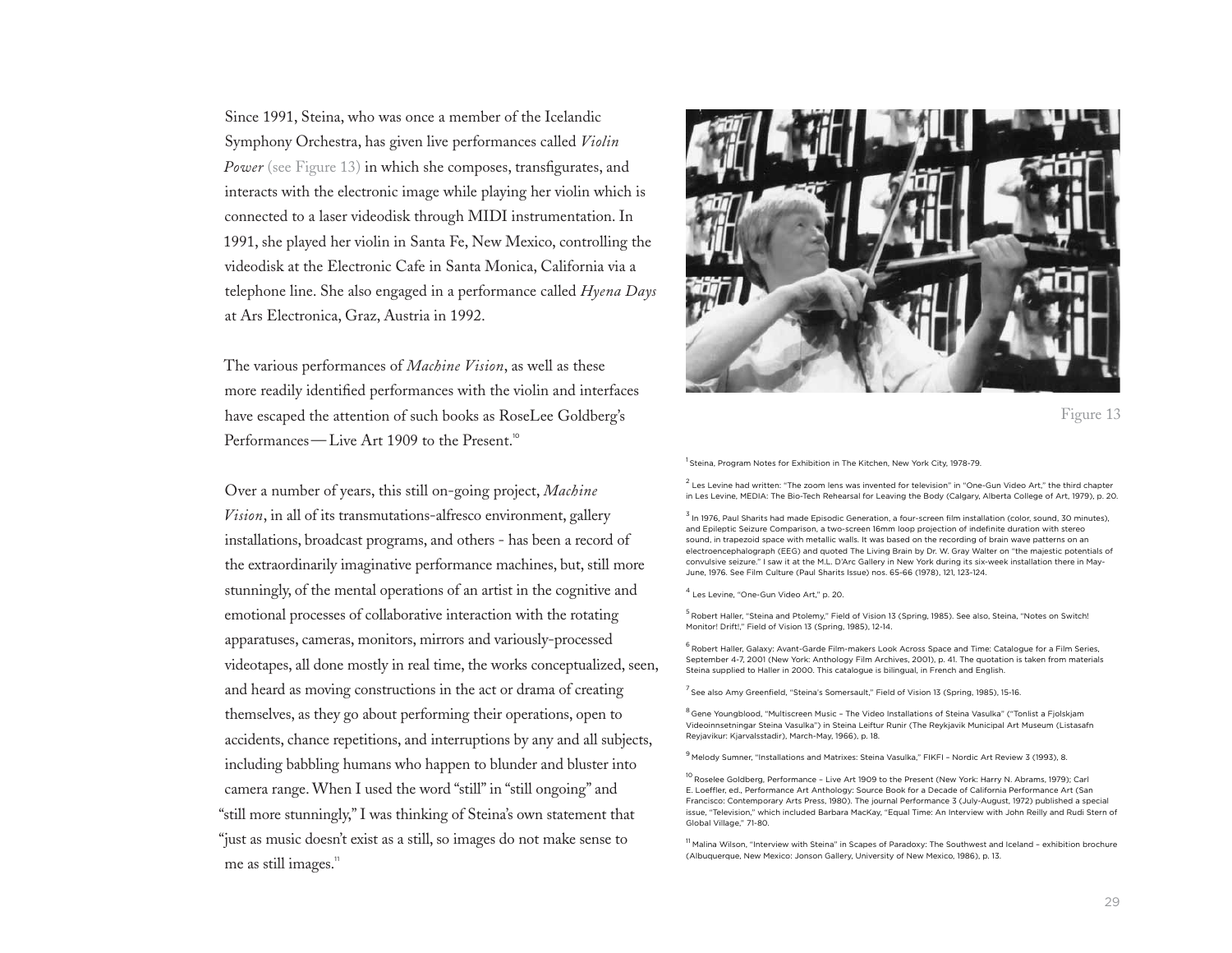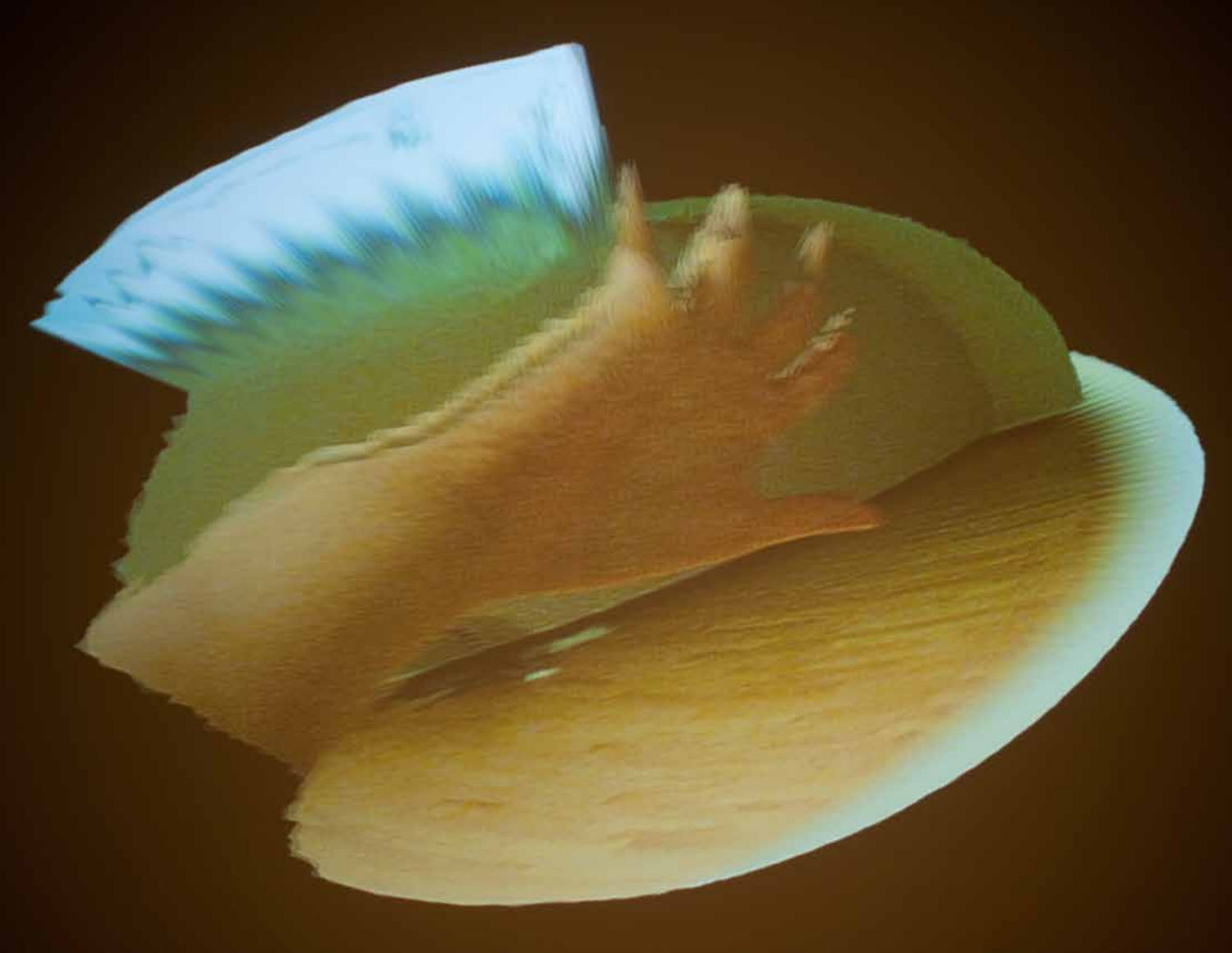# IN STALLATION CHECKLIST

Steina: Involving People Into this Magic Burchfield Penney Art Center At Buffalo State College June 10, 2011 — September 25, 2011

### Exhibition Image 1

Steina (b. 1940) *Borealis*, 1993; A Projected Video Environment; 4 Video Projections on Translucent Screens

Steina's means are simple. She takes stunningly beautiful yet turbulent clips of nature in her native Iceland, enlarges them, then turns them on end, literally and figuratively, so that they may be experienced as living abstractions on a scale equal to that of the human body. The effect is to tear them from their entrenchment in the cliché so they may be perceived free from the drag of representational history. Nature, having somehow survived the twentieth century onslaught of archaic industrial insults, speaks in the only way it can, through stormy electronic images by an artist with roots both in urban culture and in a remote land still precariously preserved in ice. —Lane Barden

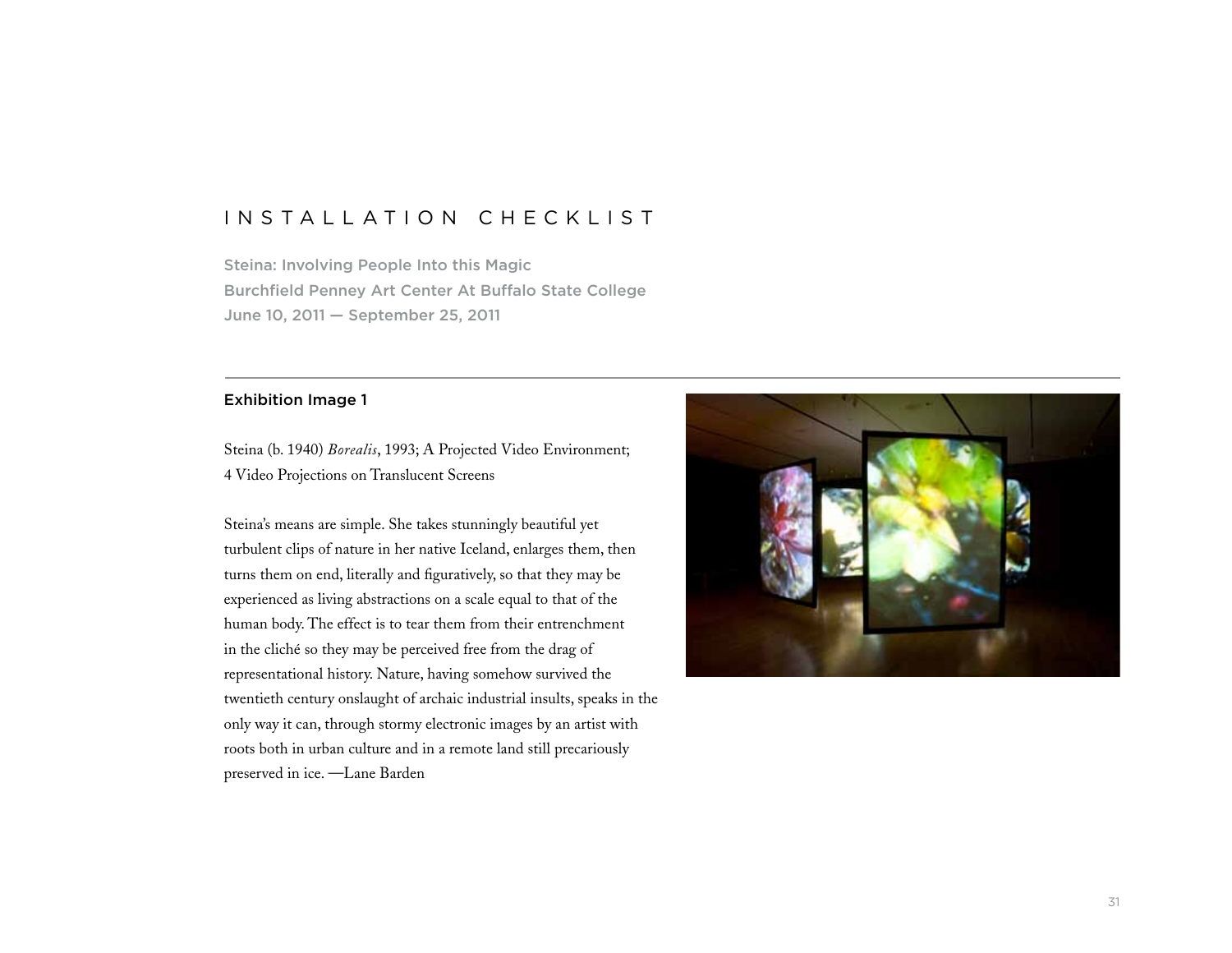Steina (b. 1940) *The West*, 1983; An Electro/Opto/Mechanical Environment; 14 Video Monitors *Commissioned by the State University of New York and the University-wide Committee on the Arts*

The West revels in the vastness of the western spaces, the primeval quality of the landscape and ancient architecture, the rich colors of the earth and sky, and the all-encompassing light and warmth of the sun. The complex layering of spaces and the electronic manipulation of image, color, and form so central in Steina's earlier work is still an important aspect of this installation. But The West is emphatically a tribute to the grandeur of nature. —William D. Judson



# Exhibition Image 3

Steina (b. 1940) *Bent Scans*, 2002; Life Interactive Environment; 3 Sony USB Cameras and Video Projection *in Close Collaboration with software writers Tom Demeyer and Rob Shaw*

From early analog video days I have always had a fascination for signal/system interplay in image and sound processing. Digital video offers whole new vistas, especially through storing and retrieving of moving images in warped time. The installation uses three computers resulting in three different image projections, programmed to create a very different video image on each projection. By stepping into the camera view, the visitor will experience a different view of him or herself in an immediate past time. —Steina

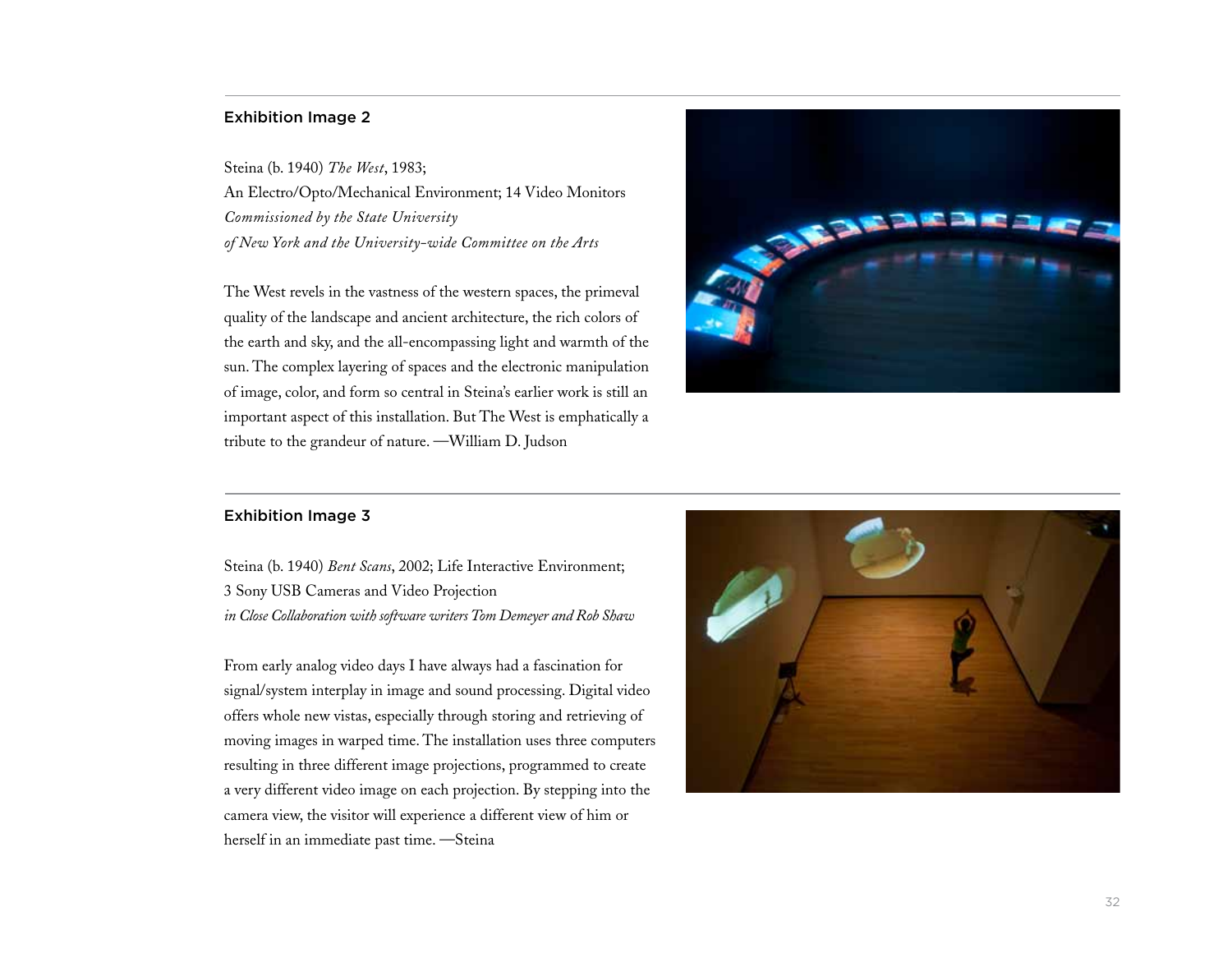Steina (b. 1940) *Machine Vision*, 1978; An Electro/Opto/Mechanical; 8 Black and White Video Monitors, 6 Video Cameras

When a human being operates the camera, the assumption is that the camera is an extension of the eye. You move the camera the way you move the head and the body. In video, unlike photography or film, the viewfinder is not necessarily an integral part of the camera apparatus. . . .In the late seventies, I began a series of environments titled Machine Vision and Allvision, with a mirrored sphere. Another variation has a motorized moving mirror in front of the camera so that depending on the horizontal or vertical positioning of the mirror, the video monitor displays a continuous pan or tilt either back/ forth or up/down. A third variation is a continuous rotation through a turning prism, while still another has a zoom lens in continuing motion, in/out. These automatic motions simulate all possible camera movements freeing the human eye from being the central point of the universe. —Steina



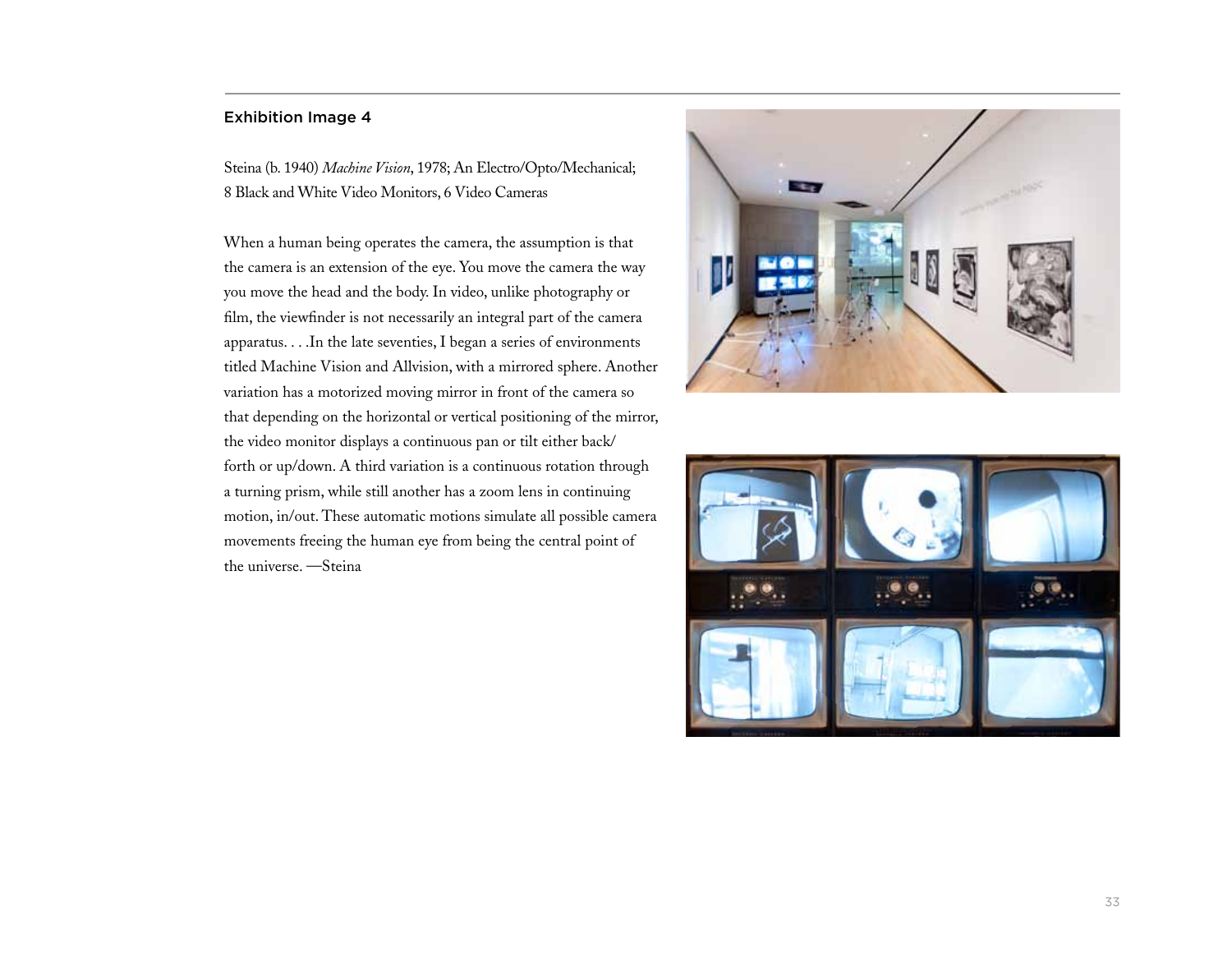Steina (b. 1940) *Mynd*, 2002; A Projected Video Environment; 6 Video Projectors

Mynd is a splendid six-channel projection displayed on six contiguous, vertically-oriented panels of a wall. "Mynd" is Icelandic for image, picture, illustration, or photograph; in the cognate language, Old English, it suggested memory. There are four distinct sections to the overall work, each defined by a different aspect of the natural environment of her homeland (including the sea and pastures with horses), and the images in each section, transformed with consummate care via subtle digital effects, were closely interrelated, varying in rhythm, direction, and other features. Their delicate rendering is, at times, almost painterly, droplets of water in slow motion suggestive of finely executed brushstrokes. —John Minkowsky



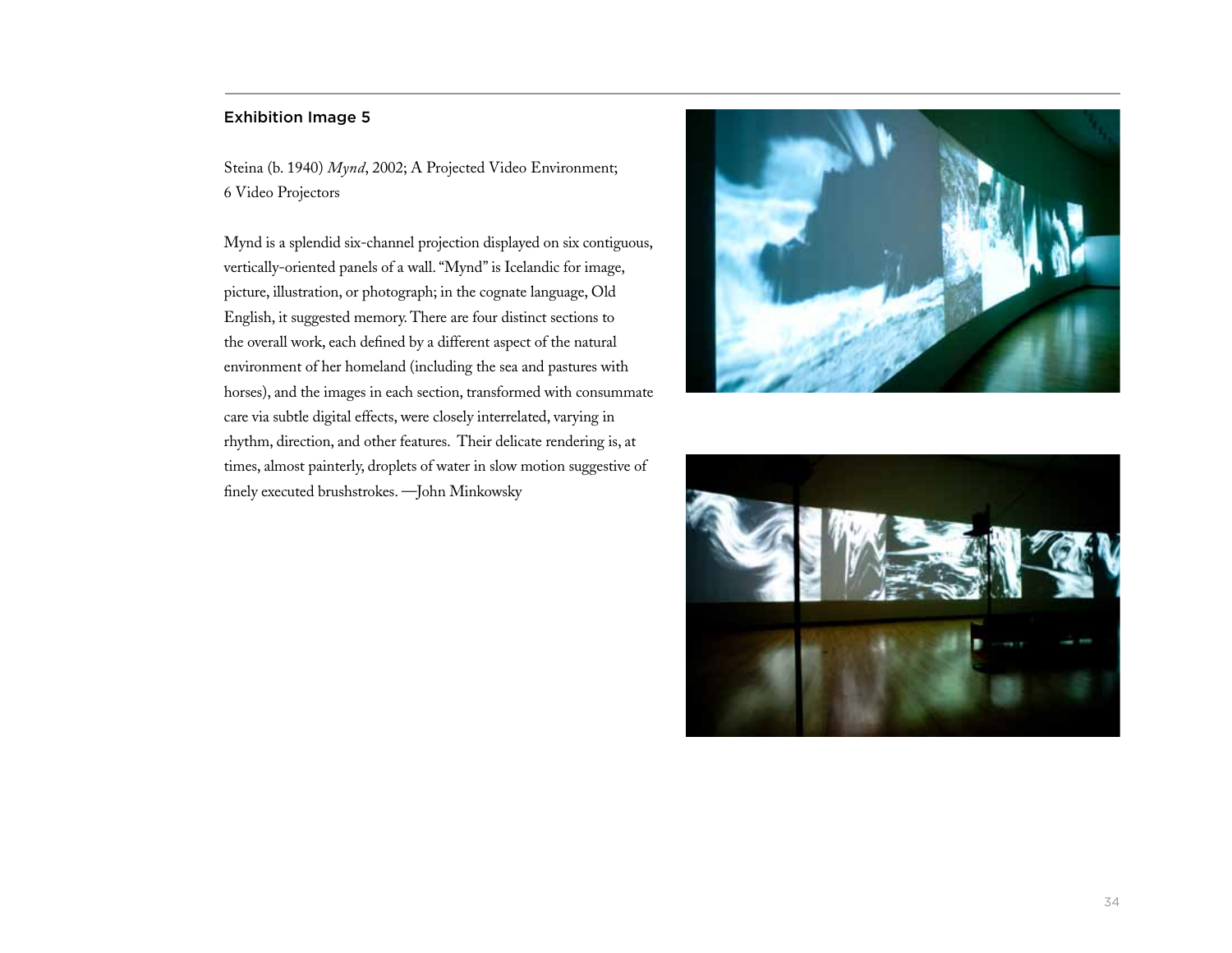Steina (b. 1940) *Tokyo 4*, 1991; Video Matrix; 4 Video Projection

No form of moving-image art comes as close to musical composition as multi-screen video, where the different channels of image and sound are equivalent to musical polyphony, each functioning like a voice in a musical ensemble. And no multi-screen work is as spectacularly musical as Steina's. She works as a composer would, playing on the visual equivalents of timbre, texture, and tone. Tokyo Four is the audio-visual equivalent of a string quartet. In one compositional strategy, Steina begins by assembling a long single-channel segment which represents the "melody," or what she calls the "ground track." Sometimes one screen is the melody and the others are accompaniment, then another screen takes the lead. A musical syntax emerges from this visual point/counterpoint. . . . Tokyo Four is organized around categories of imagery: Shinto priests meticulously grooming their Zen garden on New Year's Eve; train conductors monitoring rush hour crowds; elevator girls bringing a superfluous, but charming High Touch to the high tech world of the shopping malls, reminding shoppers to watch their umbrellas and to not forget their children; a segment about food, beginning with the vertiginous fisheye lens in a supermarket; and an emotionally charged metachoreography of a dance troupe's performance and curtain call. Her compositional devices include flipping or reversing an image and playing it at imperceptibly different speeds on different screens, which gradually all synchronize at the same speed. These strategies are especially effective in the final movement when the female dancer is bowing. The Lehars' waltz the dancers use would be banal without the manipulations of Steina's spectacular visual matrix, which transforms it into something at once exotic and poignant.



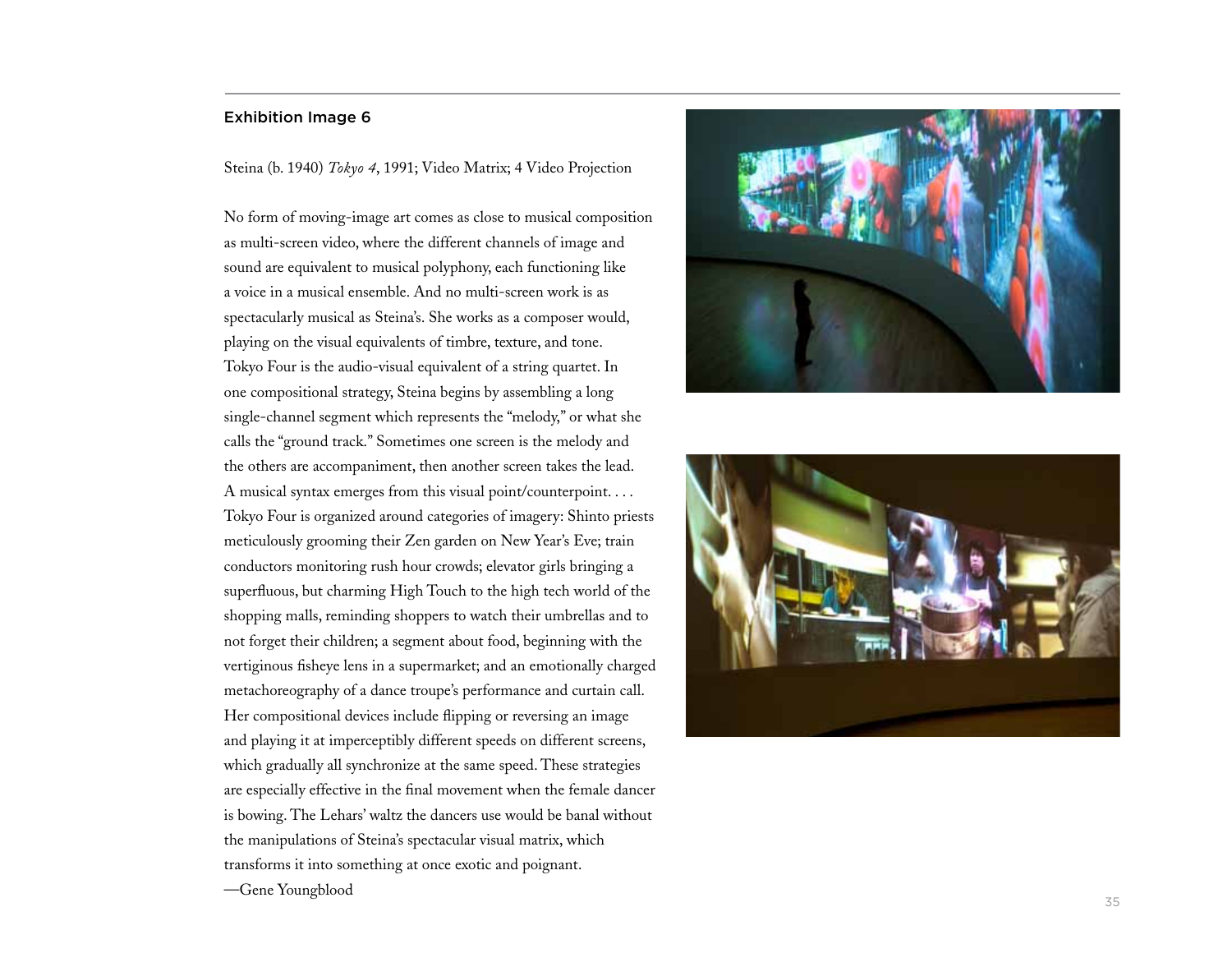Steina (b. 1940) *Pyroglyphs* 1994; A Video Matrix; 3 Video Projection

The initial inspiration for Pyroglyphs was the ancient art of blacksmithing but it soon became a musical treatise . . . In Steina's words: "In 1994 I spent long hours with blacksmith Tom Joyce, videotaping the process of building an iron gate. I found iron gates a little too concrete, so I closed in on the intense and violent nature of materials being manipulated by torches, files, and anvils—the rapid flicker of flames. . . . Tom and I share a fascination with fire — as a phenomenon and as a medium that transforms other materials . . . as a medium of transmutation."

Steina videotaped, mostly in close-up, the activities of blacksmithing (hammering, filing, welding, manipulating fire), the phenomenology of fire (flames, sparks, combustions, glowing metals), and various improvised scenes — a vise crushing a timber, a stack of books burning, paper and wood being scorched.

Editing this material into three complementary image tracks was relatively easy (the visuals were similar or dissimilar in compatible ways) but the sounds of those images were often too similar or too strident, competing for attention. So the sounds determined the editing. Steina processed them through digital devices like harmonizers, which couldn't turn the random noises into harmonics but produced interesting sounds anyway; pitch shifters that move a sound to the octave immediately above or below; and reverb circuits to create echo effects. The sounds and rhythms are rendered allegro con brio, pianoforte, or pianissimo: there is a lot of percussive

hammering, say, then all is quiet and we hear only crackling flame or the hollow whisper of the blowtorch. . . . Pyroglyphs is a spectacular meditation on fire. Steina has created a sublime landscape illumined by the many-hued glow of fevered metals and shows of sparkling scintilla. She makes us feel the hypnotic pull of lambent flames even as our breath is caught by the preemptive ignition of the torch, our hearts quickened by the violence of the forge. —Gene Youngblood